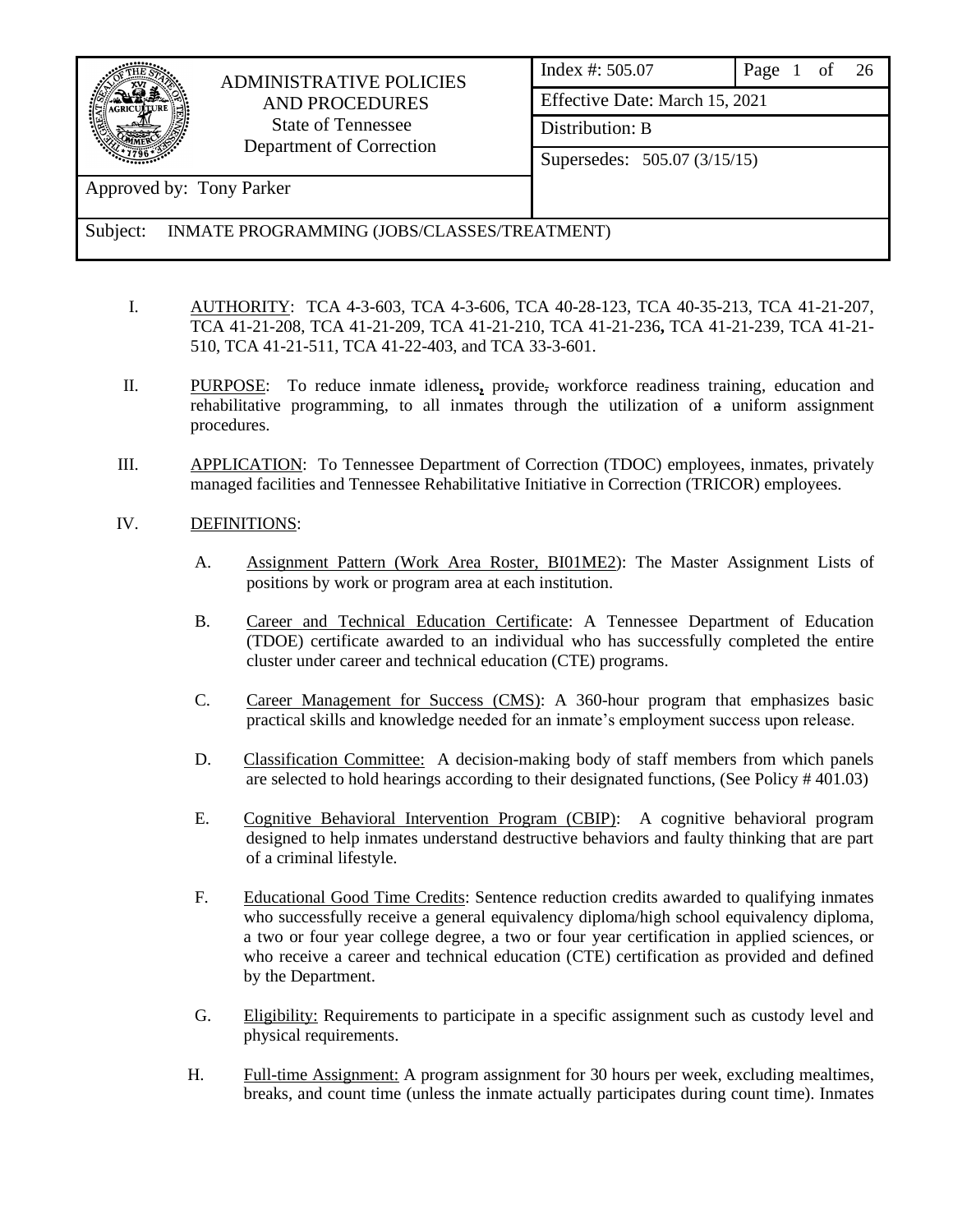| Effective Date: March 15, 2021 | Index # $505.07$ | Page 2 of $26$ |  |  |
|--------------------------------|------------------|----------------|--|--|
|                                |                  |                |  |  |

assigned to TRICOR, other state and outside agencies, and community service may be assigned for 40 hours per week, excluding mealtimes, breaks, and count time (unless the inmate actually participates during count time).

- I. Inmate Jobs Coordinator (IJC): Institutional staff person responsible for registers, coordinating sentence credit policy requirements, assigning inmates to programs, supervising job tracking personnel, assisting in the development of job descriptions, establishing pay rates for individual inmates, training job supervisors in inmate programming policy requirements, and other related duties. They are a member of the Classification Committee.
- J. *Inmate Job Coordinator's User Guide:* A handbook that provides step-by-step procedures that need to be followed in order to make inmate program assignments, dismissals, job descriptions, etc.
- K. Inmate Jobs Manager (IJM**)**: Central Office staff person who manages the departmental day-to-day operation of inmate jobs statewide, as well as positions, registers, assignments and dismissals for classes and treatment programs. The IJM coordinates with other Central Office staff who oversee academic and vocational classes and treatment programs to activate, inactivate, and create classes and treatment programs in the offender management system (OMS).
- L. Job Tracking Clerk (JTC): Institutional staff responsible for assisting the IJC with all related duties outlined in this policy. The JTC will ensure all policy requirements are met during the IJC's absence.
- M. Non-Paid Program: Assignment to a rehabilitative program for which an inmate is not paid and does not receive program sentence credits.
- N. Offender Case Plan (OCP): A plan that is developed collaboratively between the offender and risk/needs assessment (RNA) certified user which is derived from the risk/needs assessment (RNA) score, identifies programmatic needs based on treatment pathways, and establishes meaningful goals that include action steps to address criminogenic needs of the offender.
- O. O'Net Interest Profile: A vocational interest assessment instrument, based on the respondent's reporting of their propensity for specific job-related activities, that identifies career zones where respondents have strong interests, skills, and abilities.
- P. Part-Time: An assignment normally scheduled for 15-to-29 hours per week, excluding meal times, breaks, and count time (unless the inmate actually participates during count time).
- Q. Position: A specific assignment within a larger title. Every job and treatment position has its own specific identification number.
- R. Position Type: Used to specify the type of class, program, or job titles that are grouped by similar characteristics. (See the *Offender Programming User's Guide*)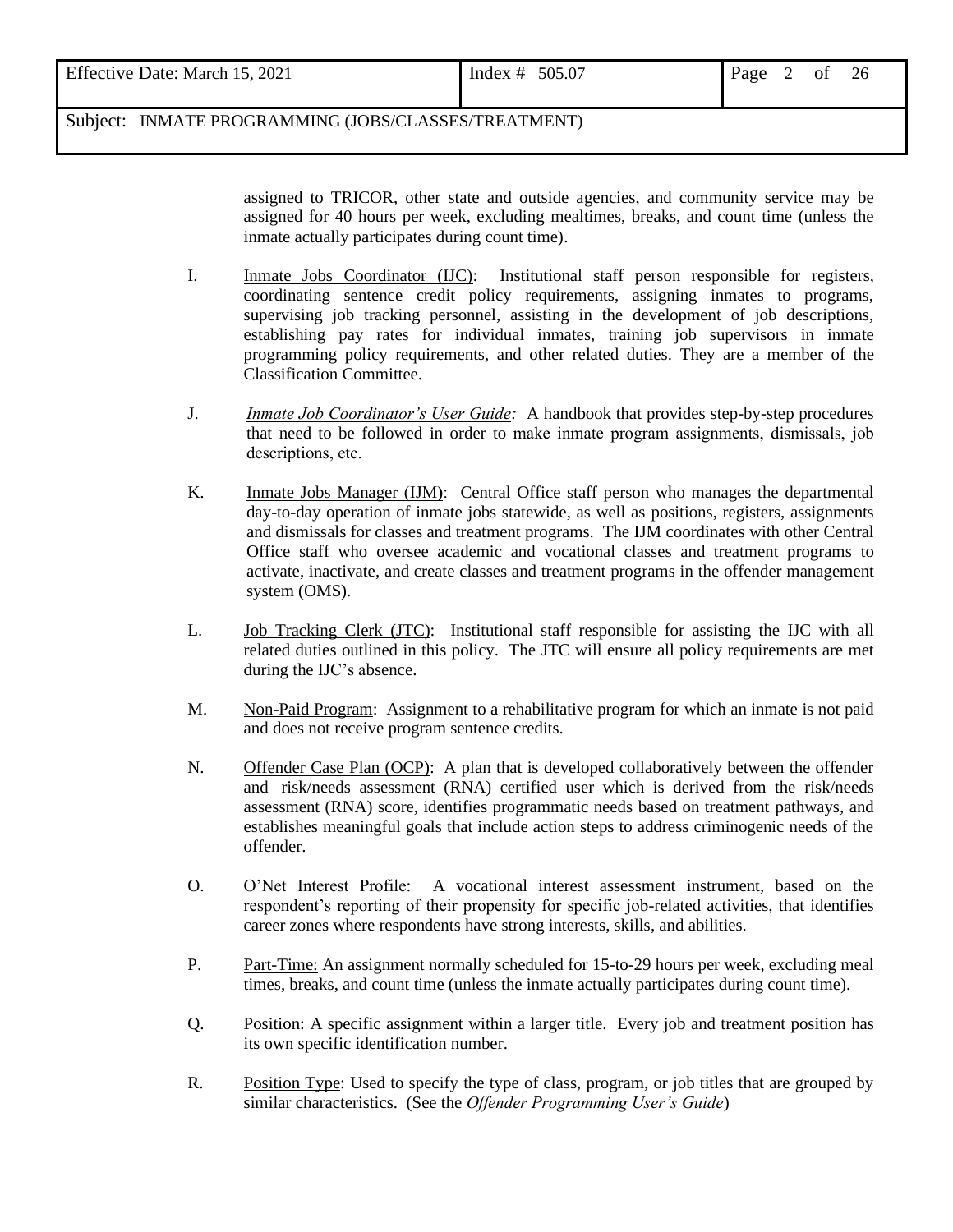| Effective Date: March 15, 2021 | Index # $505.07$ | Page | - of | 26 |  |
|--------------------------------|------------------|------|------|----|--|
|                                |                  |      |      |    |  |

- S. Prioritized Registers: A job, class, or program waiting list that is generated by the OMS and RNA systems, listing inmates to be considered for class/program assignment at each facility by structured need.
- T. Program File: Volume IV of the Inmate Institutional Record (IIR) referring to requirements of this policy. (See Policy #512.01)
- U. Qualified: Required skills inmates must possess prior to a specific assignment.
- V. Risk Needs Assessment (RNA) Tool: A validated risk/needs assessment instrument that utilizes motivational interaction and interview techniques to collect offender-specific information to more accurately identify crime-producing attributes of each inmate/offender/resident and to make more appropriate and productive recommendations for the inmate's level of programming.
- W. Tennessee Rehabilitative Initiative in Correction (TRICOR): The inmate program that provides manufacturing, business services or agricultural jobs for inmates, or any combination of those jobs and the training and skill development necessary for inmate employment in manufacturing, business services or agricultural jobs and in placement in its post-release program.
- X. Treatment Program Credits: A sentence reduction credit awarded to qualifying inmates who successfully complete evidence-based, intensive residential substance use disorder treatment therapeutic community program of at least nine months in the department.
- Y. Waiting List (Job Waiting List, INFOPAC Report BI01MJW): Listing of unassigned inmates at an institution who are eligible for assignment but for whom there is not an appropriate opening.
- Z. Work Release Coordinator: A TDOC staff member whose job duties include being responsible for developing a work release program, reviewing the inmate' record prior to work release placement, and monitoring of inmates on work release status.
- V. POLICY: The TDOC shall make inmate job, class, or program assignments without regard to race, creed, religion, gender, sexual orientation, age, or national origin. Assignments shall be made based on an assessment of each inmate's specific needs and employability in conjunction with the security and support needs of each institution.
- VI. PROCEDURES:
	- A. Inmate Job/Class/Treatment Program Development:
		- 1. The TDOC shall be responsible for developing jobs/classes**/**programs in the following areas:
			- a. Academic and career and technical education
			- b. Rehabilitative programming
			- c. Community service work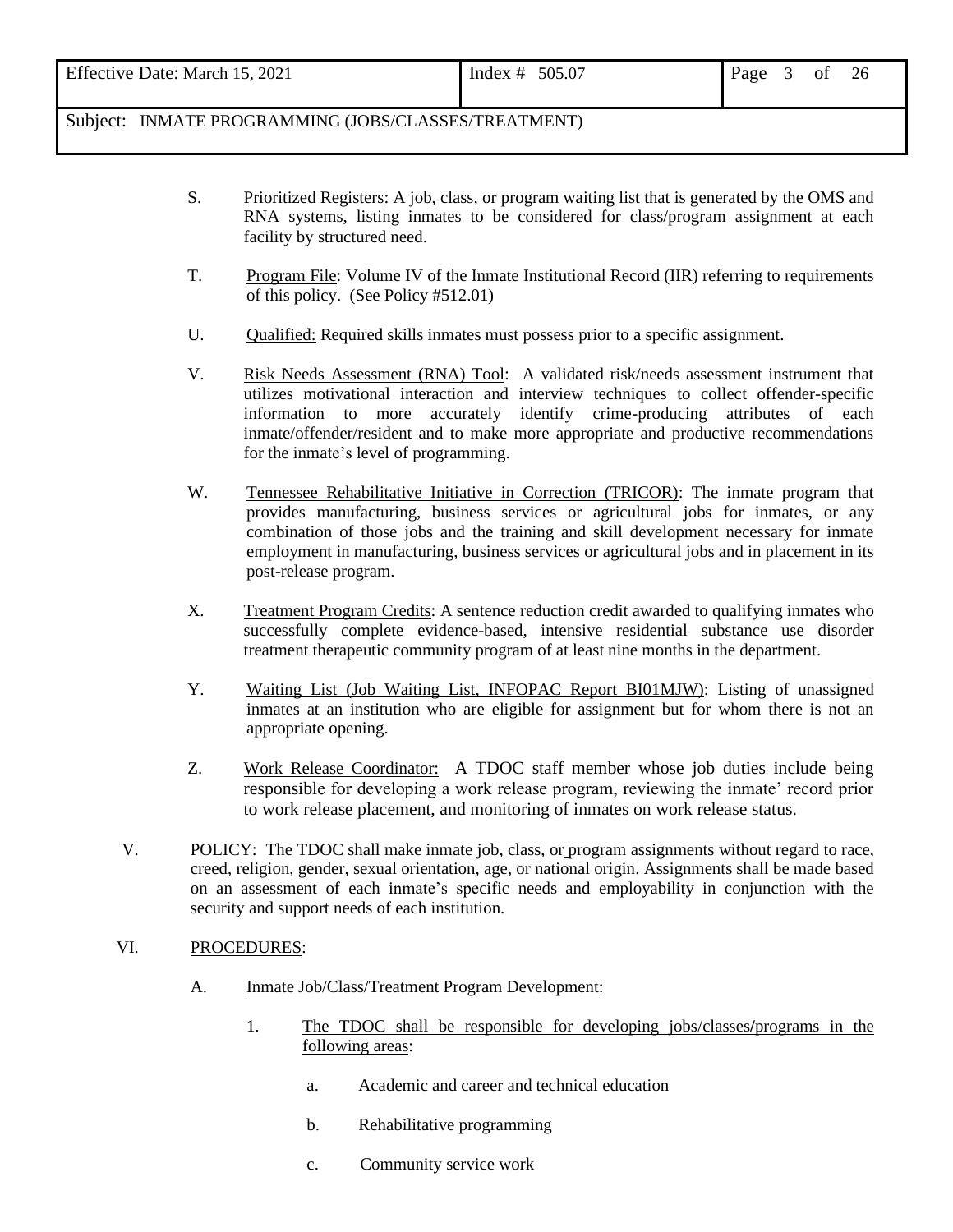| Effective Date: March 15, 2021 | Index # $505.07$ | Page | 0Ì | 26 |  |
|--------------------------------|------------------|------|----|----|--|
|                                |                  |      |    |    |  |

- d. Institutional support
- 2. TRICOR shall be responsible for developing inmate jobs in the following areas:
	- a. Manufacturing/consumables
	- b. Business services
	- c. Agricultural (excluding truck crops/institutional gardens specifically for use in institutional kitchens)
	- d. Private sector partnerships and joint ventures
- B. Job/Class/Program Assignment Pattern: Each institution shall have an inmate assignment pattern. This pattern will be established, maintained, and updated by the cooperative efforts of the IJC and the IJM. INFOPAC Report Work Area Roster, BI01ME2, is the official assignment pattern.
- C. Job/Class/Treatment Program Descriptions:
	- 1. Each year, job supervisors shall review predeveloped job/class/program descriptions for their areas and let the IJC know of any changes they recommend. These recommendations will be forwarded to the IJM. Once all recommendations are reviewed and any needed modifications are addressed, The IJM will re-issue the updated job description to the IJCs. The IJC shall distribute a completed set electronically to the Chief Counselor, Classification Coordinator, Associate Warden of Treatment (AWT) and to the institutional health administrator by August 1. (See Policy #113.43) A copy of TRICOR descriptions shall be sent electronically to the CEO of TRICOR/designee by August 1. No job description shall contain any language that is in violation of TDOC policy.
	- 2. As new program descriptions are developed throughout the year, a copy shall be forwarded to the IJCs. The revision date shall be keyed on the lower right-hand side of each sheet.
	- 3. Descriptions for programs and classes shall include the amount of time required for completion of that particular program/class. If an inmate's sentence expiration date does not allow time for completion of the program, he/she shall not be considered eligible for the program.
	- 4. Inmates shall be directed to sign the institutional job description form acknowledging they have read or have had read to them and understand the requirements of the position to which they are assigned. Should the inmate decline to sign the form**s**, it shall be noted by staff, and dated. All completed forms are to be submitted to the IJC. Supervisors have the authority to direct an inmate to perform other duties within their medical limitations. Other duties shall be on a limited basis.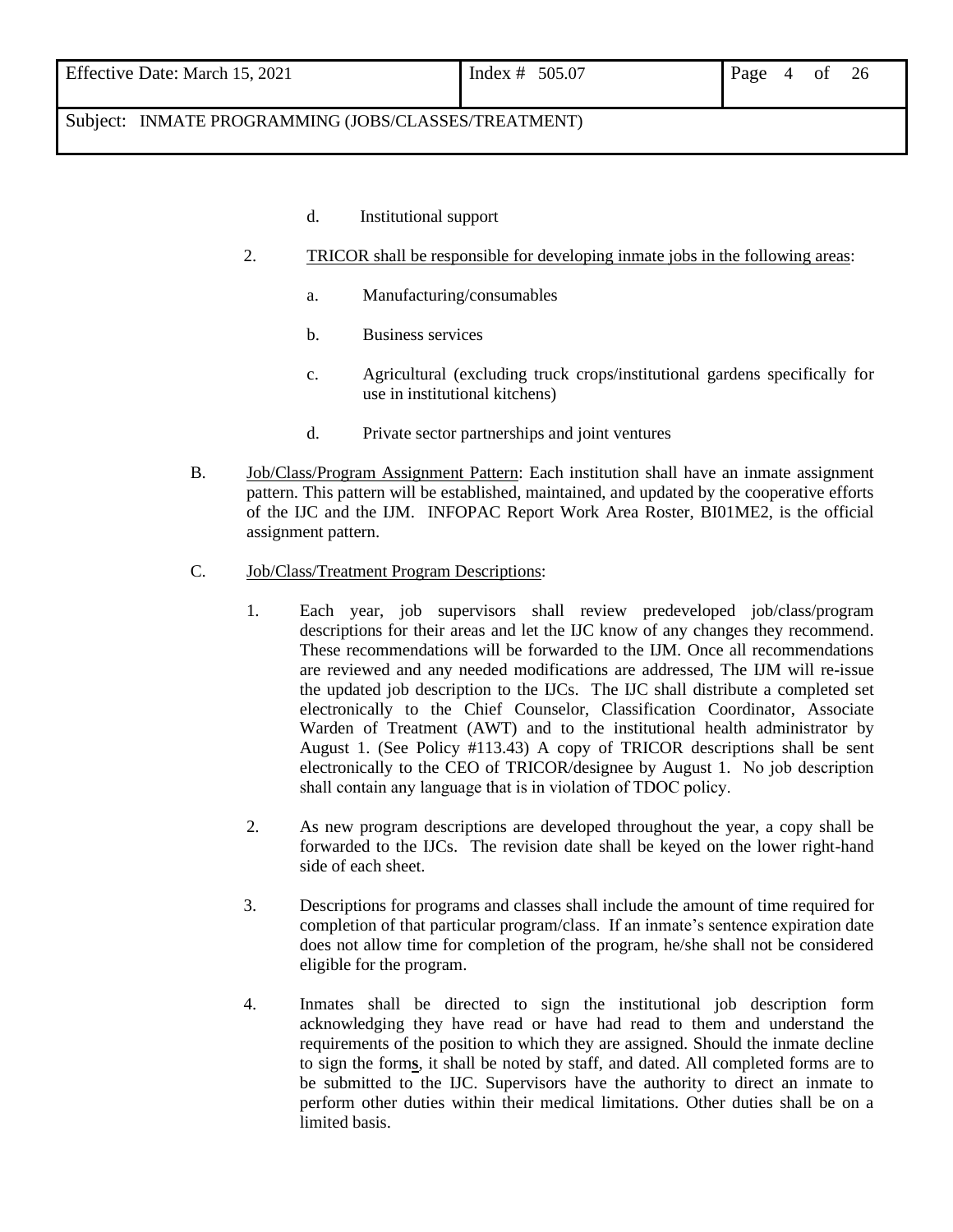5. The IJC shall ensure that an up-to-date listing of all positions allotted to the institution and copies of detailed program descriptions are available to inmates in the library. The AWT may decide to send a copy to the counselor in the orientation unit to be available to be checked out by inmates and a copy to the Re-entry/Career Center for inmates.

### D. Inmate Job Coordinators:

- 1. Each IJC shall be provided a printer and a computer with access to the internet so they may use the O\*NET to aid in the development of the offender career pathway.
- 2. Every IJC shall have a trained relief person as designated by the Warden/Superintendent.
- 3. The IJM shall provide IJCs with 16-hours of in-service training each year.
- E. Registers:
	- 1. The IJC at each institution shall maintain registers on the OMS.
	- 2. Inmate names may be placed on registers without their request or consent by the IJC.
		- a. Inmates 62 years of age or older and those that will qualify for disability benefits upon release from incarceration may sign Wavier of Placement in the Adult Basic Education Program, CR-3880.
		- b. Inmates signing the CR-3880 will have their related pathway closed.
		- c. Inmates may request their name be added back to the ABE register after one year.
		- d. If assigned to school, they must remain and actively participate for at least one year, unless they achieve their GED before the year's end.
		- e. Denied requests for placement on registers shall be entered in the OMS.
		- f. All signed Waiver of Placement in Education Programs, CR-3880, shall be forwarded to the IJC and placed in the inmate's job file.
	- 3. Maximum custody inmates may have paid and tracked assignments within the housing unit or secure zone as authorized by unit team/administration in accordance with Policy # 506.01.
	- 4. An eligibility list for Career Management for Success (CMS) is available in OMS. The IJC shall place inmates on the register to be assigned, based on OMS generated priority. (See Policy #117.04) The Central Office Education Department will monitor assignments to ensure the correct inmates are consistently assigned. Inmates assigned to the below shall be skipped: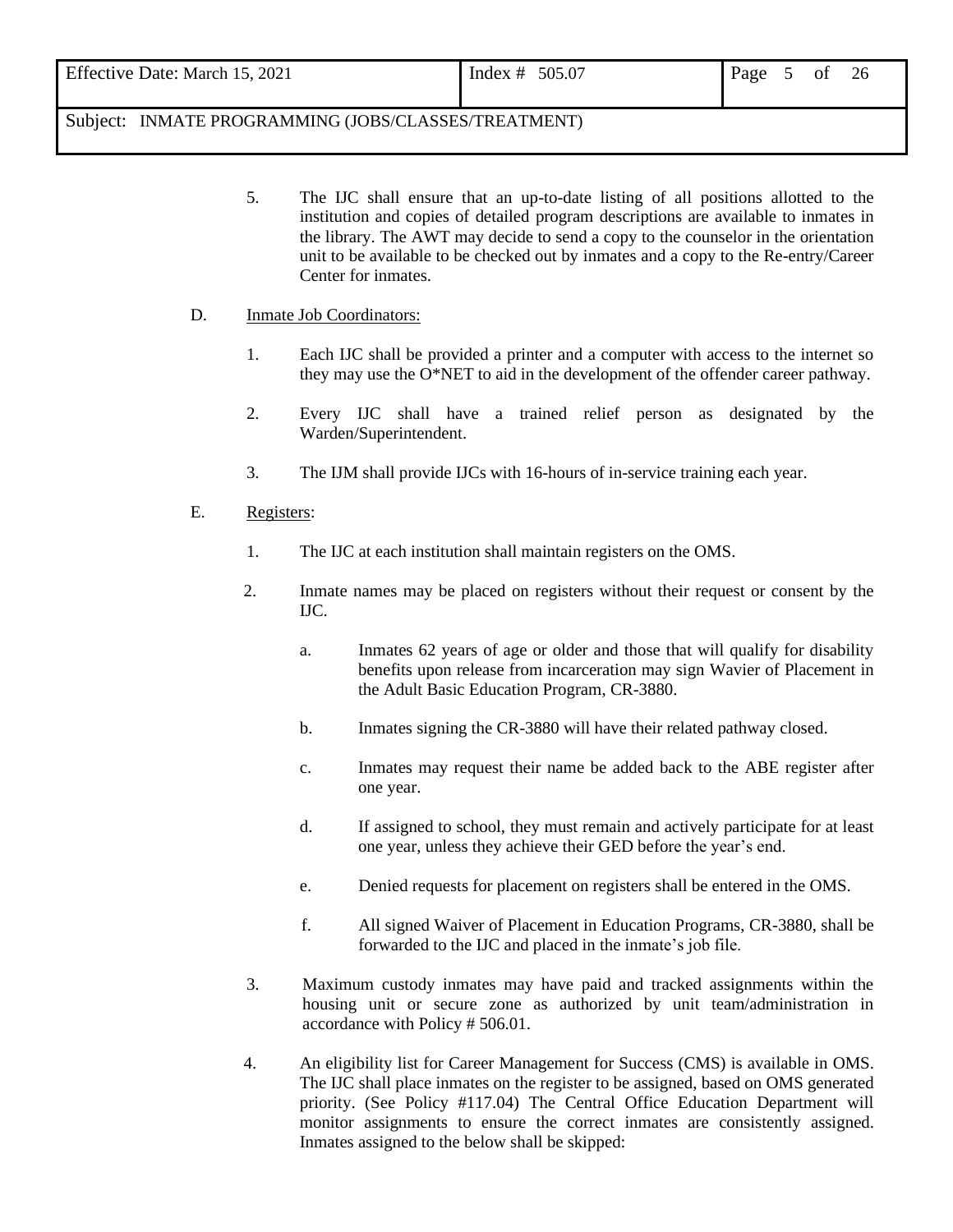| Effective Date: March 15, 2021 |  |  |  |  |
|--------------------------------|--|--|--|--|
|--------------------------------|--|--|--|--|

- a. Therapeutic Community (TCOM)
- b. Chattanooga Release Center (CHRC)
- c. Work Release with a Job
- d. Assigned to TRICOR (and no longer qualify for the Educational Good Time Credits)
- e. Assigned to a Board of Parole grant mandated program.
- 5. INFOPAC Report BI01MER. The recommended Offenders not on the Registers report shall be used by the IJC to determine inmates at their institution who have an RNA recommendation for a class or program but are not on the register. These inmates shall be placed on the recommended registers within 10 working days. This INFOPAC Report will be available weekly.
- 6. INFOPAC Report BI01ME7, The offender with Parole Conditions Not on Registers report, shall be used to determine the inmates who have been granted parole with a condition but are not on the register for that condition. Inmates shall be placed on the register within six working days.
- 7. INFOPAC report BI01ME8, The offenders with Parole Recommendations Not on Register report, shall be used to determine the inmates who have been denied parole and have a recommended program to complete prior to their future action date (FAD). Inmates shall be placed on the register within ten working days.
- 8. If an inmate is not qualified for the recommended placement, the jobs office shall notify the AWT/designee and remove the offender from the register for being inappropriately recommended for a program or class.
- 9. Inmates transferred to participate in programs such as the Restrictive Housing Step Down (RHSD) Program, and parole technical violator diversion, etc., shall not submit register placement requests for jobs/classes/treatment programs that would interfere with their primary assignment.
- 10. Only inmates who have completed initial diagnostics may be placed on a register for positions at an institution. Inmates may request placement on a register by submitting a Request for Register Placement, CR-3051, to the Inmate Job Coordinator. Inmates at a diagnostic center who have completed diagnostic classification and are awaiting transfer shall not submit CR-3051 for placement on the register but may be assigned by the IJC.
- 11. Some job positions may require referral for testing, an interview, or additional application information to verify qualifications prior to register placement. Interview and qualification verification and test results shall be entered in OMS Conversation LCDG Contact Notes, Code TEIN Test/Interview Results. Tests will be on a pass/fail basis. Supervisors/designees shall be subject to time limits on responding to requests for testing or interviews. The IJC may choose not to assign any inmate to a work area or to automatically assign the inmate whose name is top on the register to a work area if the supervisor does not respond to the CR-3338 within the time limits set or does not enter the OMS Conversation LCDG, Contact Note/Code TEIN. All test scores shall be entered in the Contact Note. The supervisor/designee administers the test. Thereafter, routine procedures will be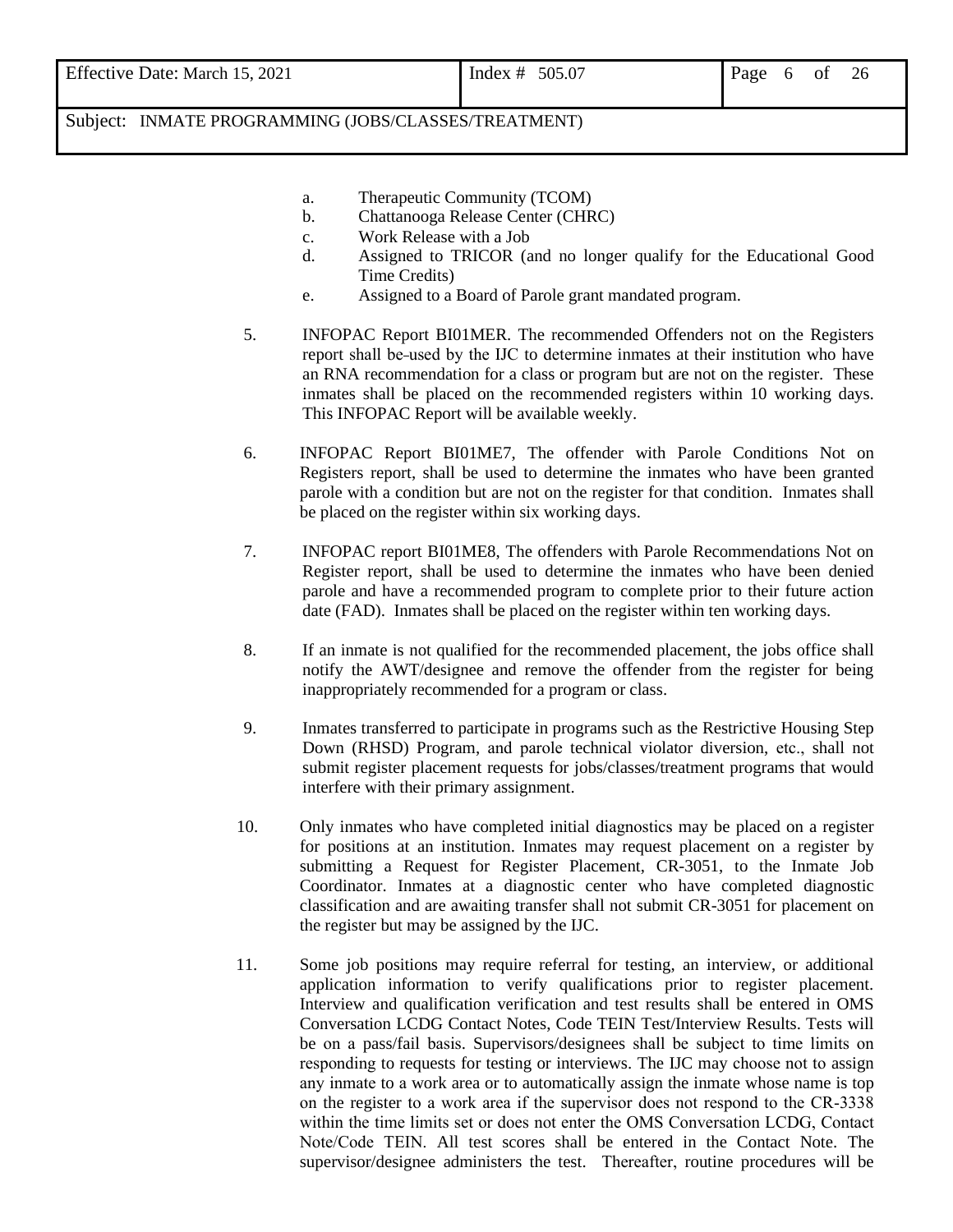| Effective Date: March 15, 2021 | Index # $505.07$ | Page | ΟÌ | 26 |
|--------------------------------|------------------|------|----|----|
|                                |                  |      |    |    |

followed once the Inmate Job Interview, CR-3338, is returned. A copy of the test taken by the inmate will be sent to the IJC along with the CR-3338.

- a. The staff person administering testing or conducting the interview is responsible for entering the information on OMS.
- b. Inmates who fail a qualification test may retake it after 30 days. If transferred to another institution, the inmate may retake the test immediately if it is determined he/she is eligible.
- c. The IJC shall be given a copy of the test template and be informed of what the passing test score is.
- 12. Eligible inmates shall be placed on a register. Paper registers may not be maintained in lieu of OMS registers. Institutional policies may allow individual institutions to place a minimum direct inmate on a minimum trusty register. All requests are to be entered into OMS in a within 14 working days.
- 13. Class and program recommendations are determined electronically based on RNA scores, length of time to complete the assignment and the amount of time the inmate has left to serve. An inmate who is mandated by the Parole Board shall be placed at the top of the register. An inmate whose name is placed on a class or program register at their request will be listed below those with an RNA recommendation
- 14. Job register placement shall be chronological by the date the placement request was received from the inmates requesting placement, or by the date the inmate was considered by the jobs coordinator if the register placement was not requested. (Job register placement approval shall be the same date as the placement request date.)
- 15. Inmates shall be notified of all register placements or denials by OMS conversation LJEJ, Register Placement, or INFOPAC Report BI01MFN or BIO1MFM, or Job Register Placement, CR-3052. If an inmate is placed on the register and assigned to a job the same day, it is not necessary to notify the inmate he/she was placed on the register
- 16. If the eligibility criteria for a position changes, any inmate that does not meet the new criteria shall be notified of their removal from any registers on which they have been placed.
- 17. The O'Net Interest Profiler Instrument will be administered at Diagnostic Intake for each incoming inmate. Recommendations by staff may be made for register placement in jobs or CTE classes identified by the Instrument.
- 18. Institutions may limit the number of names placed on a register for specific job positions. Inmates denied register placement may request for placement at a later date. Procedures for this, if used, shall be included in the institutional policy. Inmate shall be entered on registers for RNA recommended programs, even if the registers are considered full. An inmate can be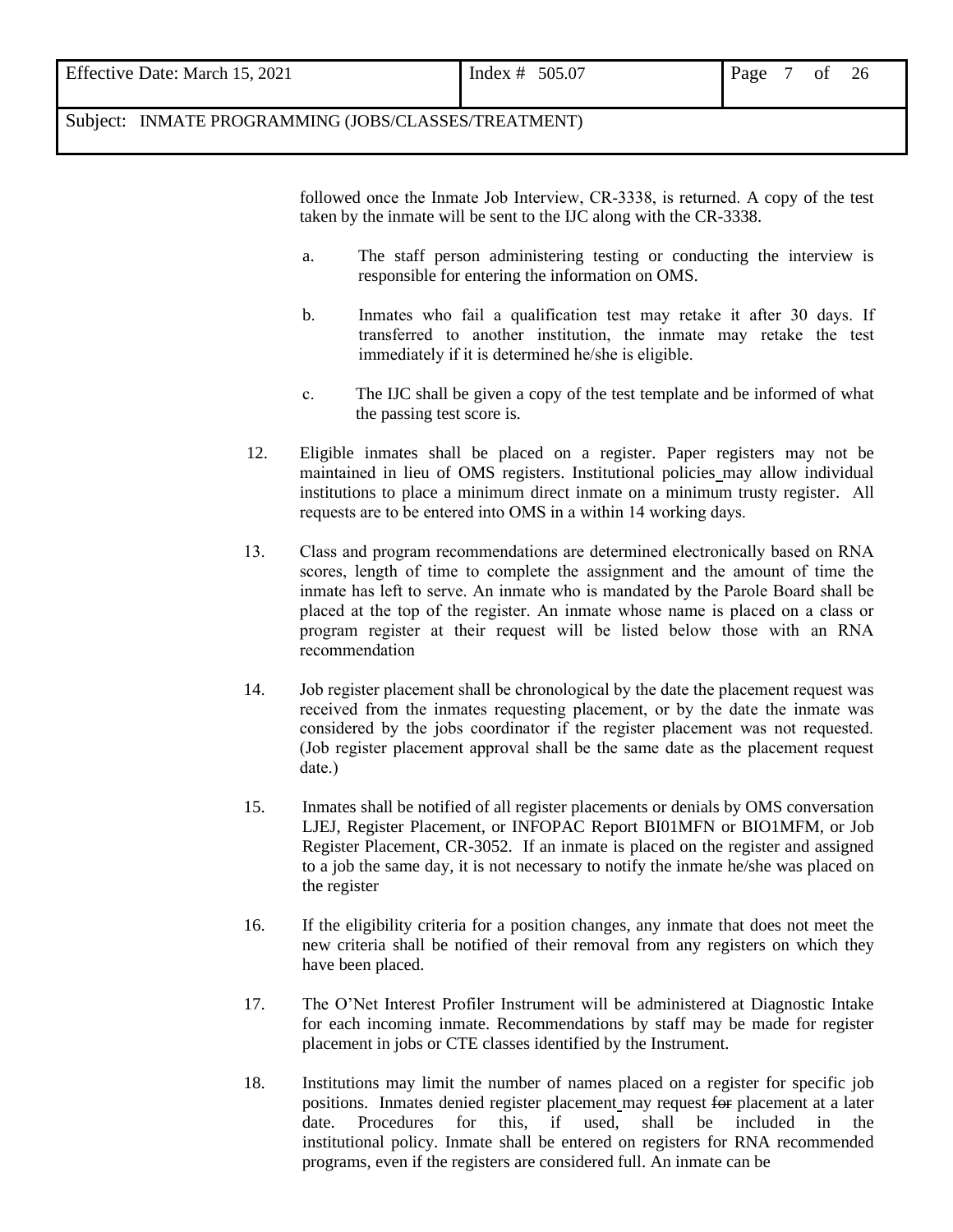| Effective Date: March 15, 2021 | Index # 505.07 | Page 8 of 26 |  |  |
|--------------------------------|----------------|--------------|--|--|
|                                |                |              |  |  |

on a maximum of three registers in addition to those required by the RNA assessment and Parole Board mandates or recommendations.

- 19. Inmates assigned to restrictive housing unit programs are required to remain in that program until it is completed, or they are removed for cause by appropriate staff. (See Policy #506.26.1)
- 20. Inmates assigned to a dog care training program may be required to remain in such program until completed or he/she is eligible for assignment to an RNA recommended program. It may be possible for inmates assigned to the Retrieving Independence program to attend an RNA recommended program with the dog on a case-by-case basis.
- 21. Inmates in academic, CTE, and programs may be placed on job registers for which these programs will qualify them up to three months prior to projected completion of the qualifying programs. Vacant positions may be held up to 30 calendar days in anticipation of inmates completing the qualifying programs.
- 22. If an inmate chooses to remain in his/her current job rather than transfer to another job his/her name may be removed from the register. The inmate's choice shall be documented on the OMS. The IJC has the authority to assign the inmate, even if the inmate wants to remain in his/her present assignment.
- 23. Institutional policy may permit exclusion or removal of an inmate's name from registers for jobs of lower skill levels than their present job assignment (except for TRICOR job registers).
- 24. Inmates may request to be removed from lower skilled/paid registers after having been assigned to a skilled job by submitting Request for Removal from Job Register, CR-3169, to the IJC. This request is subject to approval by the job coordinator. Inmate names shall not be removed from RNA recommended programs or class registers at the request of an inmate.
- 25. Inmates who are permanently transferred shall have their names removed from all registers by staff at the sending institution within 15 working days using OMS Conversation LJEH, Drop All. Notification of Removal from Register will not be required in these circumstances.
- 26. Upon conviction of any Class A disciplinary infraction, excluding verbal warnings, an inmate's name will be removed from all job registers above skill/pay Level I. The inmate may request placement back on the register using the date he/she reapplied if the inmate is still eligible.
- F. Assignments
	- 1. Inmate assignments shall not be based on race, religion, national origin, gender, disability, color, age, political beliefs or sexual orientation. The IJC shall ensure that qualified minority inmates are equally considered for any job opening. No program assignment shall result in an inmate being supervised by another inmate.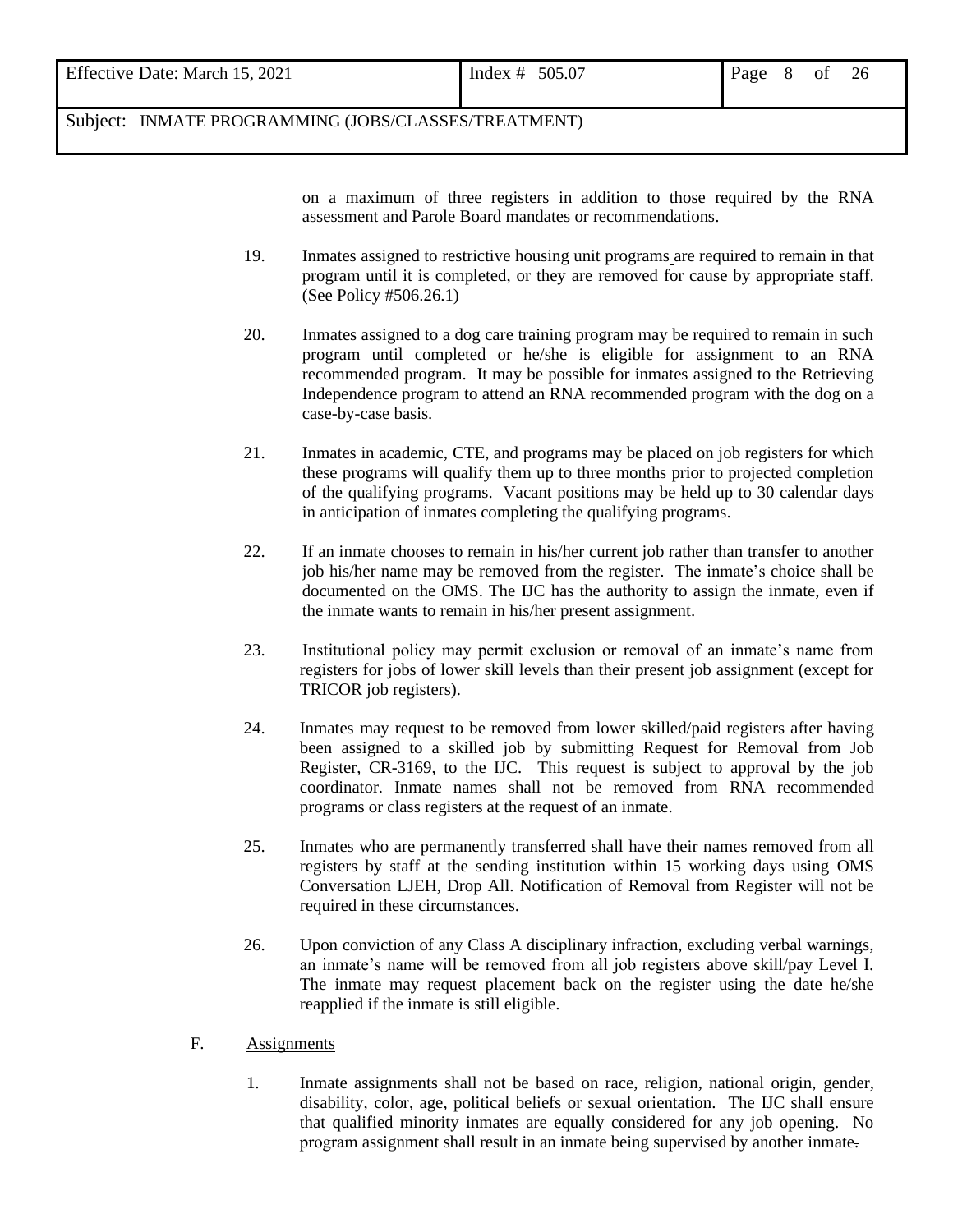| Effective Date: March 15, 2021 | 505.07<br>Index $#$ | Page | 0 | 0 <sub>1</sub> | 26 |  |
|--------------------------------|---------------------|------|---|----------------|----|--|
|                                |                     |      |   |                |    |  |

- 2. Inmate assignments are a privilege. No inmate shall have the right to participate in any particular job/class/program. Register placement, assignments**,** and nondisciplinary dismissals may be appealed through the inmate grievance process. (See Policy #501.01)
- 3. Inmates shall only be assigned to, tracked in, and receive program sentence credits and/or pay for positions allotted to their assigned institution by the IJM. Inmates that have an assignment with a position type of non-paid (NP) will not receive program sentence credits or pay. Some programs may have one main title with various non-paid subtitles. All non-paid programs are part of the main title. Therefore, if the assigned inmate does not attend one of the non-paid programs, attendance may be left off both the non-paid and the paid main title.
- 4. If the IJC exhausts the class and program registers, the IJC shall work with the chief counselor to check the statewide registers for qualified inmates to be transferred to the facility.
- 5. Only the inmate jobs staff shall make assignments. Recommendations and information from other staff may be considered in determining assignments.
- 6. Medical staff shall notify IJCs of any change in the inmates' medical or mental health status as well as note these changes in OMS Conversation LHSE. (See Policy #113.21) Changes in OMS Conversation LHSE shall be made by a new exam number.
- 7. Inmates without a valid social security number or individual taxpayer number are eligible to be assigned to jobs/classes/programs.
- 8. Unless there are no qualified and eligible inmates on the register for the position, all vacancies must be filled by an inmate on that register, including non-paid assignments. Inmates may be assigned to positions without their request or consent except the following instances:
	- a. Prison Industries Enhancement Program (PIE). (See Policy #208.10)
	- b. Mental health treatment program, if the inmate is mentally competent
	- c. Substance Use Programs, unless the inmate signs the Substance Use Participant Agreement, CR-3586, accepting assignment to Therapeutic Community (TCOM) or Group Therapy (GRTH). A copy of the CR-3586 will be placed in the inmate's job file.
- 9. Inmates shall be notified of assignments through OMS conversation LJED, Job/Class Assignment, or Inmate Programming Assignment, CR-3053.
- 10. Inmates on the prioritized register shall be assigned in the order they are listed on the registers. Exceptions are as follows:
	- a. The inmate is already assigned to another RNA recommended program.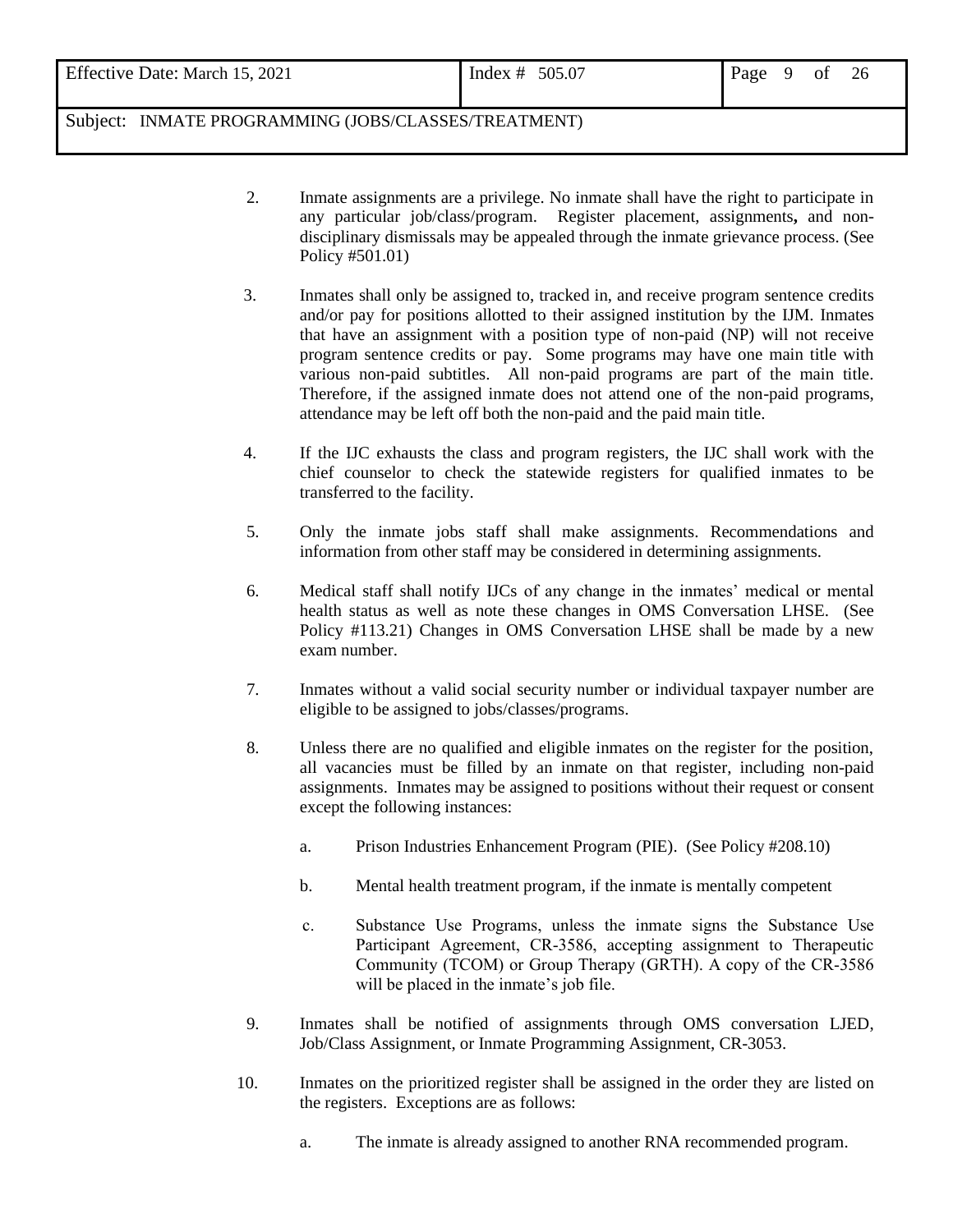- b. The inmate can not report to the program area for such reasons as segregation, protective custody, or the inmate's custody level.
- c. The inmate is not mentally or physically able to participate.
- d. Security reasons as determined by the Warden/Superintendent
- e. Assigned to a BOP mandated program/class
- f. The inmate does not have enough time to complete the program
- g. The offender's TABE score is not appropriate for the class with a vacancy. The offender will stay on the register and be assigned when another vacancy occurs and the TABE score is appropriate.
- h. The offender does not meet other requirements on the assignment description.
- i. There is a documented clinical need, approved by the Director of Behavioral Health/designee to place an inmate into Therapeutic Community.
- 11. Program Recommendation Overrides for Assignment
	- a. Program recommendations will not be made for any program in which the offender's earliest release date (excluding safety valve) or future action date does not provide him/her enough time to complete. An override may be requested.
	- b. The Warden/Superintendent/designee must submit an override request in writing to the IJM. Any approved override shall be documented in the OMS.
- 12. The top eligible and qualified inmate may be assigned by the IJC to a job in lieu of the supervisor choosing from the top three on the register.
- 13. When a job position vacancy occurs, that position shall be filled by one of the top three qualified and eligible inmates whose name are on the register. (See exceptions above) The supervisor or IJC may choose which of the three inmates are to be assigned. However, no eligible and qualified inmate can be skipped over by an individual supervisor more than twice. The supervisor will justify why he/she skipped over an inmate and enter this information on the OMS, LCDG Contact Notes, Contact Type IJOB. If the inmate is assigned to an RNA recommended class or treatment program, the IJC shall skip over the inmate and not assign the inmate to the job.
- 14. Rules regarding inmates on the quarterly eligibility list for CMS:
	- a. Offenders who do not have time to complete the class shall be skipped. (See Policy # 117.03)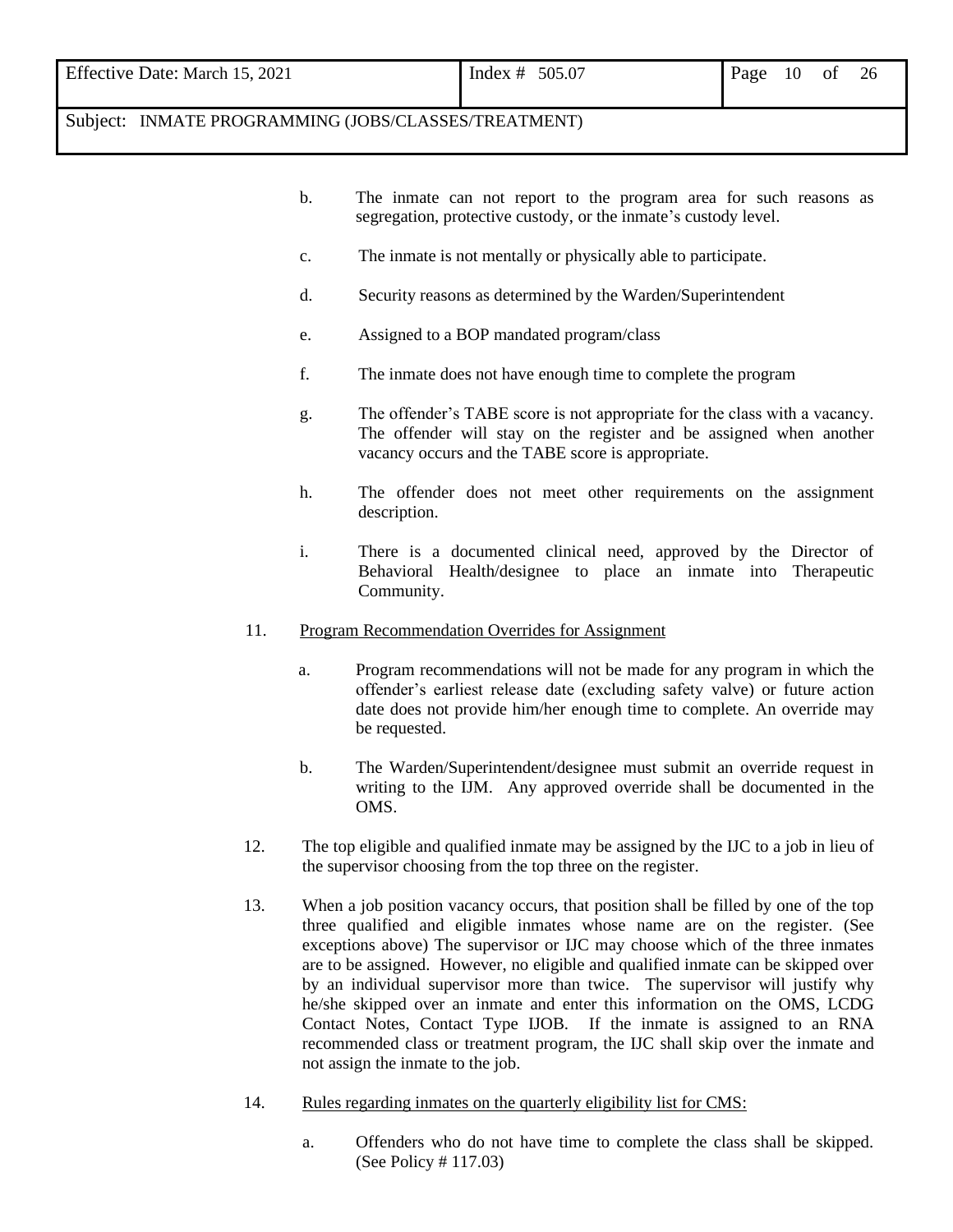- b. An inmate who is inadvertently assigned to CMS and does not have time left to complete the class shall not be dismissed for this reason.
- c. Inmates who are not eligible to earn the bonus 60-day sentence credit will still be assigned.
- d. Inmates assigned to the below shall be skipped:
	- (1) Therapeutic Community (TCOM)
	- (2) Chattanooga Release Center (CHRC)
	- (3) Work Release with a Job
	- (4) Assigned to TRICOR (if not qualified for Educational Good Time Credits)
	- (5) Assigned to a Board of Parole grant mandated program.
- 15. All inmates in the assigned to a restrictive housing unit specific program shall not be paid during the evaluation period. They shall not be paid for more than 30 hours per week, even if they participate more than 30 hours.
- 16. Cognitive Behavior Intervention Program (CBIP)
	- a. CBIP is a 160-hour (10 hours of orientation and 150 hours of instruction) program
	- b. CBIP is not a voluntary program.
	- c. Inmates who have successfully completed TCOM on or after February 6, 2014, shall not be required to complete CBIP.
- 17. Exceptions to Section VI.(E)(7) above are as follows:
	- a. Unassigned inmates may be given priority over assigned inmates, as long as it does not prevent an inmate from being assigned to his/her RNA recommendation. The assignment should be to a job. The intent is to permit assignment of difficult-to-assign inmates and not to deny advancement for inmates already assigned
	- b. Inmates with RNA recommendations for specific program(s) and classes shall take precedence over other inmates who are on the register
	- c. Inmates already assigned to a job position in a particular area or program in which a vacancy occurs (unit promotions/transfers), one of the top three inmates on the register already assigned in the work area shall receive the assignment.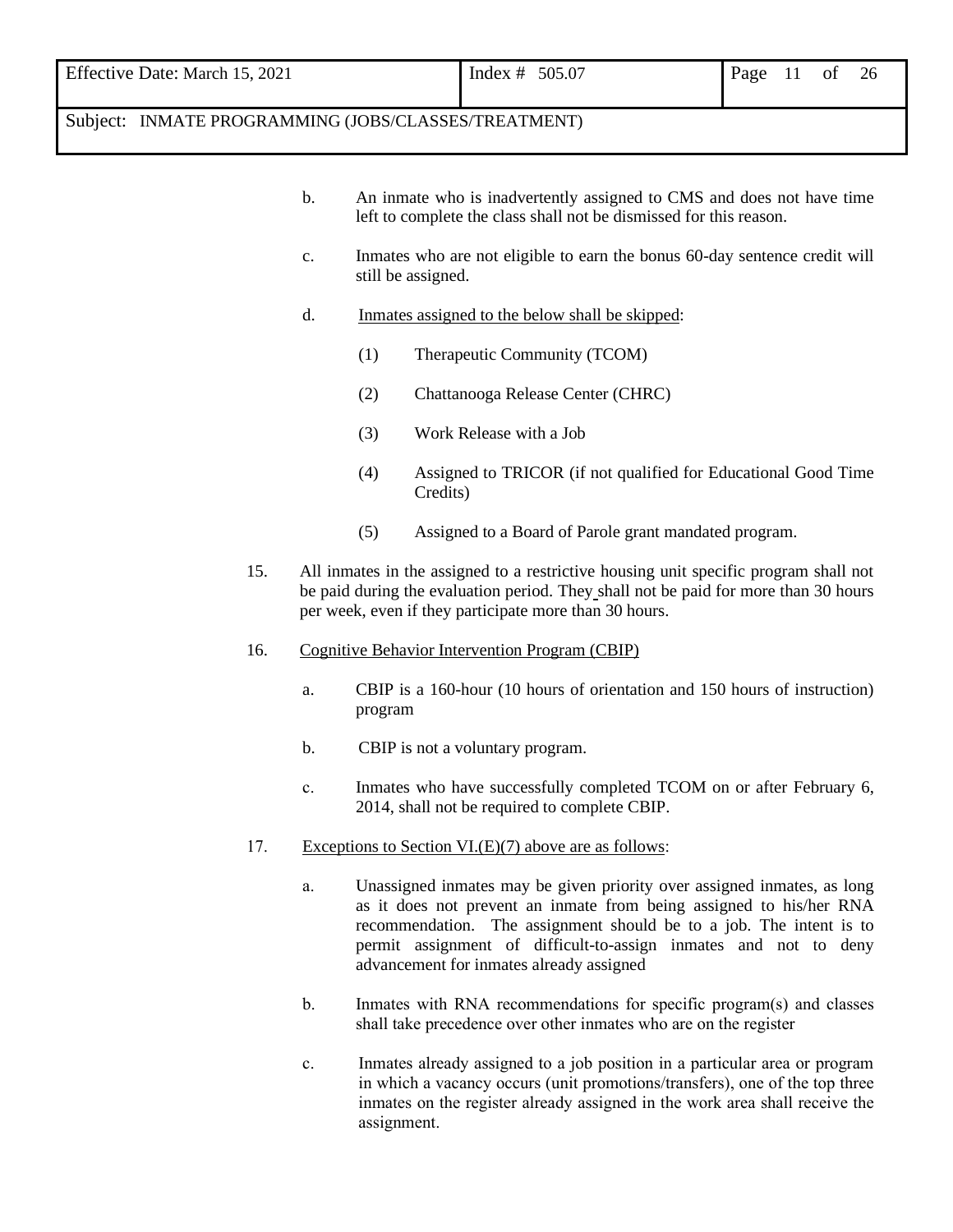- d. Inmates who receive a non-disciplinary demotion from another job position in the area. (Inmates need not be on registers for positions prior to the demotion)
- e. Inmates who have successfully completed an institutional training program for a specific position or program/area.
- f. Inmates transferred to an institution for a specific position.
- g. Assignment of an inmate to a mental health program requires an applicable DSM diagnosis. Mental Health staff shall assist the IJC in making appropriate placements.
- h. Inmates completing an RNA recommendation(s) may be considered at the top of the register for the job assignment they held prior to assignment of the RNA recommended class or program, if they still meet the eligibility criteria.
- 18. Skip Reasons shall be maintained on OMS, for inmates who are eligible, and not assigned. When the skip reason is for security purposes (SRN), the staff person making the determination will document the reasons on the OMS, contact notes, Contact Type, IJOB. If the reason is confidential, the entry will be made indicating that written reasons are on file and the location.
- 19. If the IJC and supervisor disagree on the qualifications or eligibility of a potential assignee, the decision shall be made by the Warden/Superintendent/designee. If the position to be filled is for TRICOR, the Chief Executive Officer/designee of TRICOR shall be consulted prior to the Warden/Superintendent/designee making the final decision.
- 20. Any inmate on the appropriate register may be appointed by the Warden/Superintendent to the position of inmate advisor, grievance committee clerk, inmate advocate, or animal (dog) trainer.
- 21. Inmates who have been determined to be eligible for special education and who have not signed a waiver for that service shall be assigned to the Special Education program. (See Policy #117.07)
- 22. Inmates who are temporarily unable or temporarily not required to perform in their assigned positions for medical, psychological, or other reasons may be required to perform any other duties for which they are qualified at their regular pay rate or at a lower rate determined by the Warden/Superintendent.
- 23. Inmates assigned to programs may be required to perform work duties as part of the therapeutic process.
- 24. Inmates are not to have access to information regarding another inmate's charges, sentence, medical records, psychological information, special education information, FBI criminal histories, escape history, parole hearing information, mailing address, disciplinary history, etc. (See Policies #512.01 and #109.04)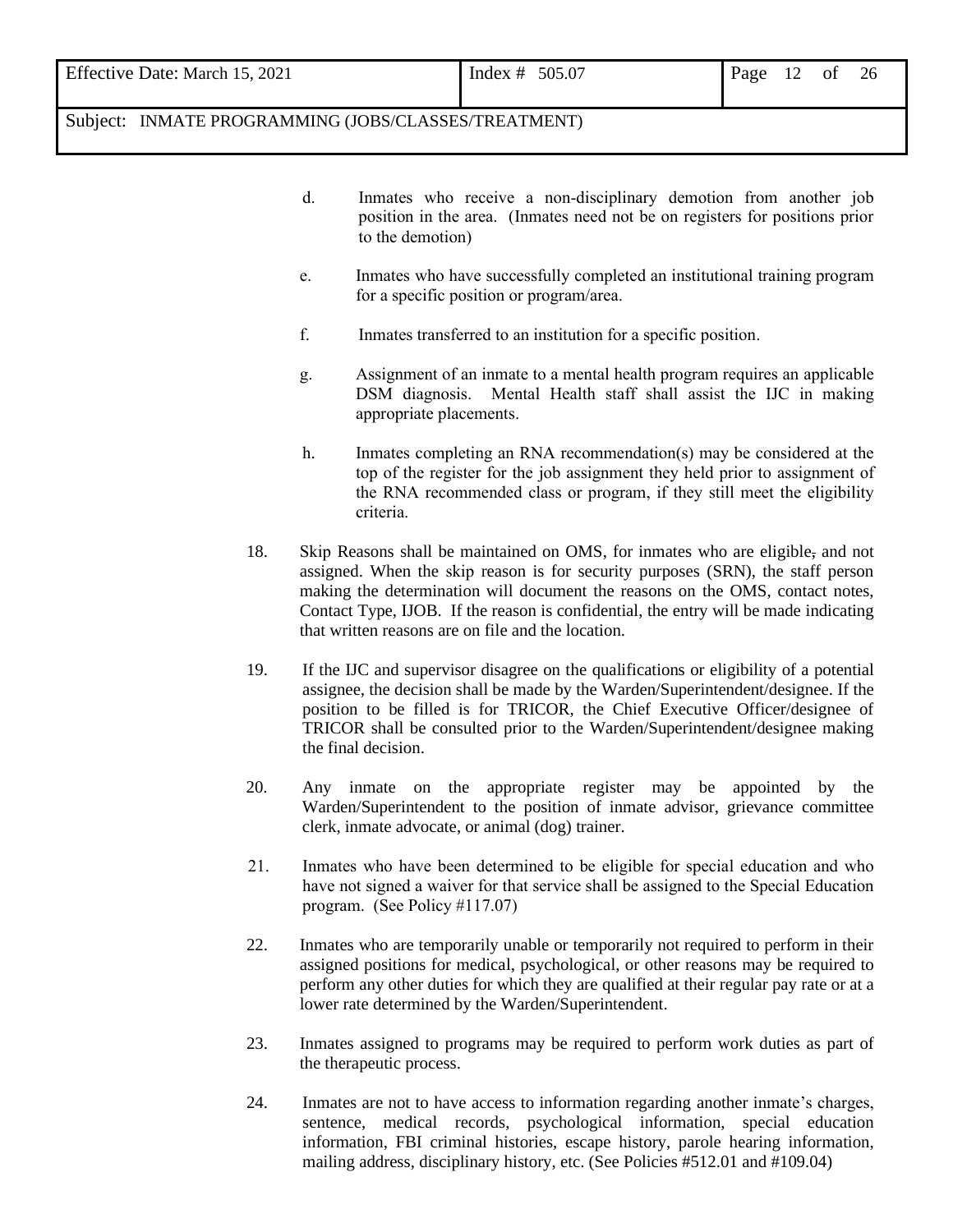| Effective Date: March 15, 2021 | Index $#$<br>505.07 | Page | O1 | 26 |
|--------------------------------|---------------------|------|----|----|
|                                |                     |      |    |    |

- 25. No inmate shall be assigned to or allowed to assist correctional classification coordinators, correctional counselors, chief counselors, IJCs, JTCs, accreditation managers, or with medical/mental health clerical duties. (See Policy #113.14) Each reentry resource center shall be allotted one Clerk General Office – Career Clerk (CLGOC) position.
- 26. Inmates may be assigned to or assist the fire safety officer with general clerical duties only under the following restrictions, which will be included in the institutional job description for this position:
	- a. Does not assist with or conduct any sanitation or safety inspections or incident investigations
	- b. Does not service or repair any life safety equipment
	- c. Is not involved with planning, scheduling, or conducting fire drills or evacuations
	- d. Does not have access to the fire alarm systems
- 27. No inmate who is sentenced to life shall be assigned to any job outside the secure perimeter of an institution or annex. Additionally, no inmate whose earliest release date, excluding safety valve, is ten or more years away, shall be assigned to any job outside the secure perimeter of an institution or annex. Sex offenders are prohibited by Tennessee statute from any job assignment into the community, except for a work assignment to TRICOR or any TRICOR facility.
- 28. All inmates who work outside the secure perimeter of a facility must sign an Assignment of Responsibility form (generated from the OMS). The unit counselor will be responsible for obtaining the signature of the inmate and forwarding a copy to the IJC. The jobs staff shall ensure that a signed copy of the Assignment of Responsibility form is maintained in the inmate's job file. If an inmate refuses to sign the form it shall be read and explained to him/her and so noted on the form. An employee witness to the signature refusal shall also be necessary in these cases. The inmate may still be assigned to the job, upon review and approval of the Warden/Superintendent. A copy shall be kept in Volume II-Unit File, Section V. (See Policy #404.07 for Minimum Direct and Trusty Inmates).
- 29. The chief law enforcement officer (sheriff and/or chief of police) shall be notified by the Warden/Superintendent/designee of all inmates who have been convicted of homicide offenses and are assigned to work off state property at least five calendar days prior to the date they actually start working. The Assignment of Responsibility form shall be faxed or emailed to the chief law enforcement officer. A confirmation e-mail will be requested.
- 30. Work Release Assignment (See Policies #505.10 and #513.02)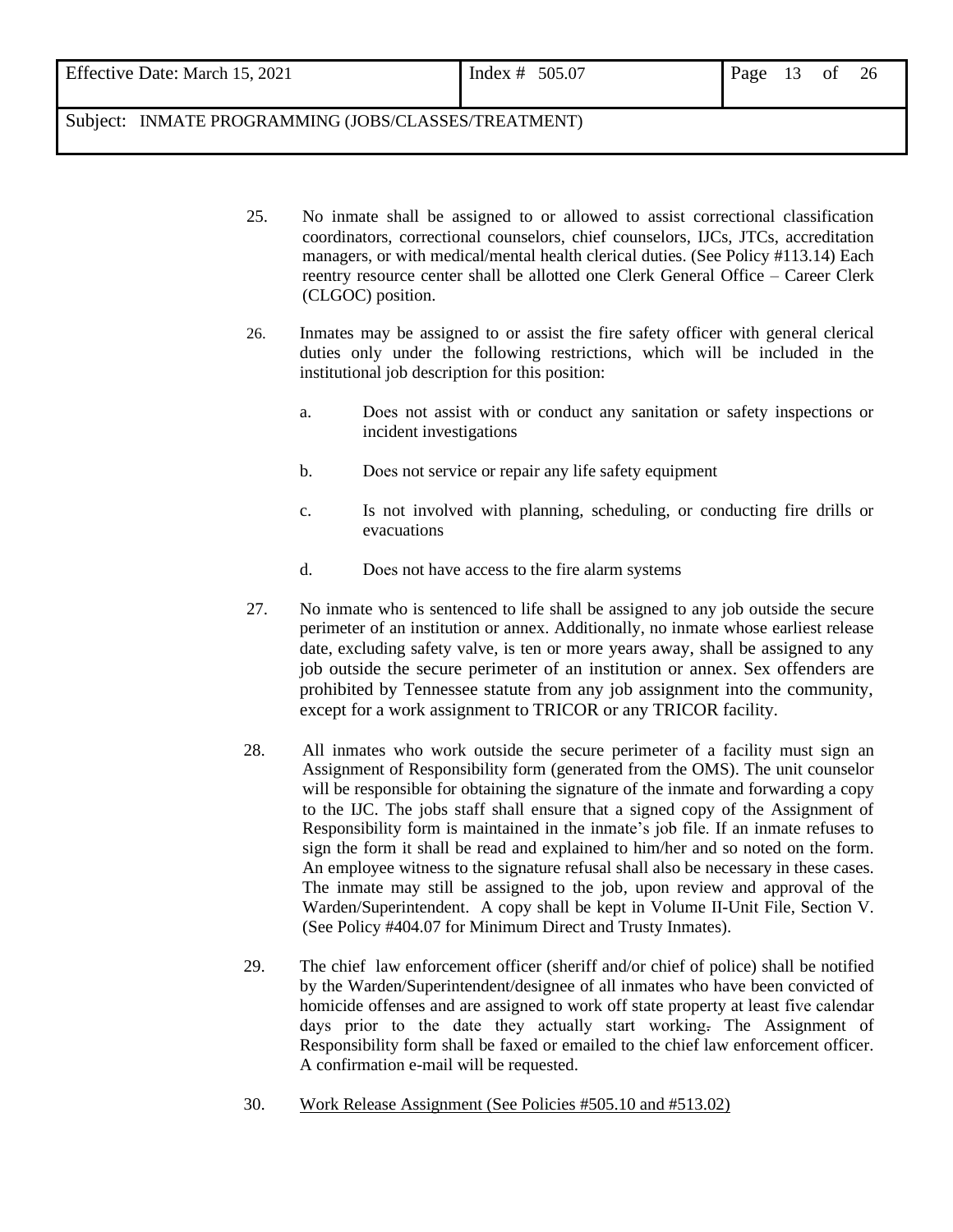| Effective Date: March 15, 2021 | Index $# 505.07$ | Page 14 of 26 |  |  |
|--------------------------------|------------------|---------------|--|--|
|                                |                  |               |  |  |

- a. The work release coordinator shall notify the IJC of all approved and denied work release placement requests. Denial reasons shall be included in the notification. The IJC will enter approvals and denials in the OMS.
- b. The Warden/Superintendent shall be the final authority on all recommendations for work release.
- 31. Inmates who return to the main compound or to the TDOC following an absence due to the following reasons shall lose all previously earned privileges, seniority, or status concerning register and job placements, job advancement, and pay. Pay shall be at Step One of whatever skill level job/class they are assigned.
	- a. Out on bond
	- b. Parole violation
	- c. New conviction
	- d. Interstate compact
	- e. Escape
	- f. Transfer from a minimum security annex due to a disciplinary conviction
- 32. The IJC shall notify the Warden/Superintendent/designee prior to any job/class assignment for security threat group (STG) members. (A listing of STG members by institution may be found on OMS under Security Threat Group.
	- a. STG members or associates may be denied assignment to a job/class if their participation in any STG related activity is deemed by the Warden/Superintendent to present a risk to the safety, security, or orderly operation of the facility.
	- b. The Warden/Superintendent/designee will use OMS to document his/her decision to deny the individual inmate a particular job/class/program assignment

### G. Job Transfers:

- 1. Inmates may be required to transfer to or remain in positions deemed essential to the institution if there are no qualified and eligible inmates on the register with whom the position may be filled. In extraordinary circumstances, the IJM can require an inmate to transfer or remain in a position deemed essential to the institution.
- 2. With the exception of unit promotions/transfers, an inmate must be required to remain in a position for at least 90 days before being granted a voluntary (i.e., inmate initiated) transfer to another position. If an inmate is in a position less than 90 days and a vacancy occurs in a position for which he/she is next in line on the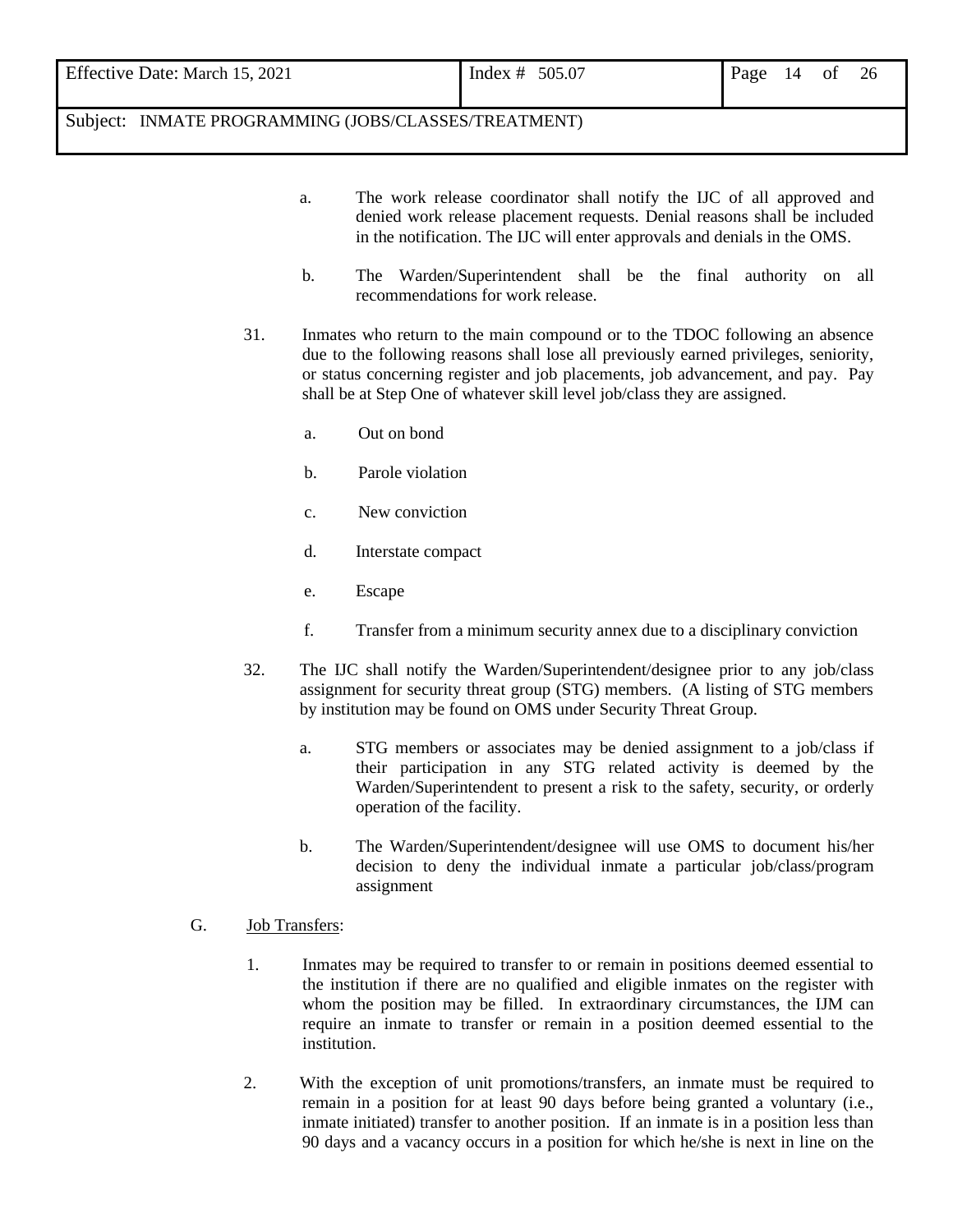| Effective Date: March 15, 2021 | Index # $505.07$ | Page 15 of |  |  |
|--------------------------------|------------------|------------|--|--|
|                                |                  |            |  |  |

register, his/her name may be skipped unless there are no other qualified inmates on the register to assign.

- 3. Inmates assigned to the below titles shall not stay in this assignment (work area or supervisor) longer than 16 months:
	- a. CLGO Clerk, General Office and all associate titles (such as CLGOC, CLGOD, CLGOF, CLGOG, CLGOM, CLGOP, CLGOR, and CLGOS)
	- b. COUA Counselor/Chaplain Aide
	- c. KICL Kitchen Clerk
	- d. TEAA Teacher's Aide, TAVO Teacher's Aide vocational program
- 4. Exceptions to Register Placement regarding (3) above: Inmates shall be reassigned as soon as possible, preferably with the same title, but to a different work area. For the purposes of this policy, work area means the physical area. Inmates do not have to be on the register for the job to which the IJC assigns them. The IJC may leave the inmate worker in the same assignment until a suitable position or replacement is available.

### H. Advancement in Skill/Pay Levels:

- 1. Inmates without a verified high school diploma/HiSet, or Special Education diploma as indicated in OMS Offender Education, shall not be promoted above skill/pay Level II. (See Policy #504.04) Exceptions may be granted as follows:
	- a. When an educational staff person at the institution provides a written statement based on the testing criteria outlined in Policy #117.02 indicating that an inmate has progressed as far as he/she is able to in academic achievement.
	- b. When an inmate completes a CTE program and is certified in a vocation, he/she may be assigned to a job above skill/pay Level II which requires those skills learned in the program. TRICOR jobs are excluded.
	- c. This requirement may be waived at minimum-security annexes with a population of 350 or less or maximum security housing units in the interest of filling positions for institutional needs.
	- d. Inmates assigned to the title of the Community Service Worker (CSWK) may be exempt from this requirement.
- 2. No inmate shall be promoted to a higher skill/pay level job if the inmate is participating in a recommended full-time paid RNA assignment.
- 3. Advancement in skill/pay level will be based upon inmate job performance. (See Policy #504.04) To advance in skill/pay level, an inmate must not have been denied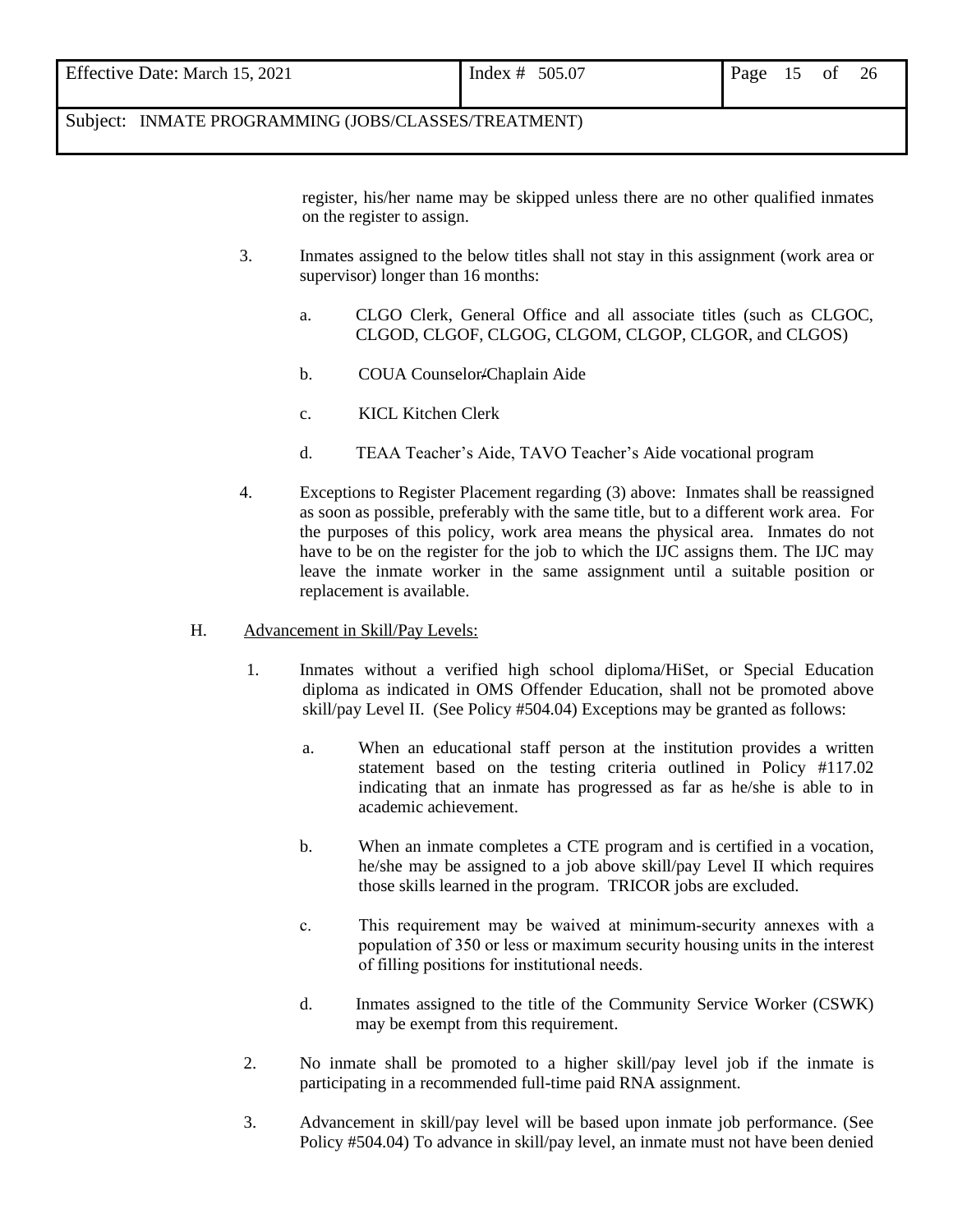| Effective Date: March 15, 2021<br>Index # $505.07$<br>Page<br>$16$ of<br>26 |
|-----------------------------------------------------------------------------|
|-----------------------------------------------------------------------------|

program sentence credits on his/her previous three pay periods. (See Policy #505.01)

- 4. Information on OMS regarding inmates' work, pay, education, and disciplinary history will be used to determine advancement in skill and pay eligibility.
- 5. Inmates assigned to positions above the lowest skill/pay level prior to July 1, 1990, may be exempt from Section  $VI(G)(2)$  of this policy, although inmates whose assignments are reduced below skill/pay Level II will be subject to all the provisions of Section VI.(G).
- 6. Promotional advancement shall occur no more often than 90-day intervals, with the following exceptions:
	- a. Inmates in academic or CTE positions may be promoted following successful completion of that program as recommended by the supervisors and approved by the IJC.
	- b. In extraordinary circumstances, as recommended by the supervisor and IJC, and approved by the Warden/Superintendent/designee. In cases involving TRICOR programs, the recommendation of the Chief Executive Officer/designee of TRICOR is required prior to submittal to the Warden/Superintendent for final approval.
	- c. Unit promotions/transfers may be processed at any time.

### I. Terminations:

- 1. Inmates are not permitted to refuse, quit, or voluntarily withdraw from an assigned program, including non-paid programs, except for the following:
	- a. Inmates assigned to a Prison Industries Enhancement (PIE) program
	- b. Inmates assigned to a mental health treatment program if the inmate is mentally competent. (See Policy #113.89 if the inmate is not mentally competent to make a decision regarding treatment) All terminations must be approved by staff for reasonable cause and are subject to due process on appeal in the appropriate forum.
	- c. Inmates who have not signed the Substance Use Program Participant Agreement, CR-3586, accepting assignment to Therapeutic Community (TCOM) or Group Therapy (GRTH).
- 2. Offenders assigned to academic and CTE classes, transition centers, CBIP, substance use programs, and all other RNA recommended programs, shall not receive a non-disciplinary dismissal so they can be assigned to a job, even if it is considered a promotion in skill/pay level or institutional need.
- 3. The Warden/Superintendent/designee(s) has the authority to approve or deny all dismissal requests or recommendations. The Warden's/Superintendent's designee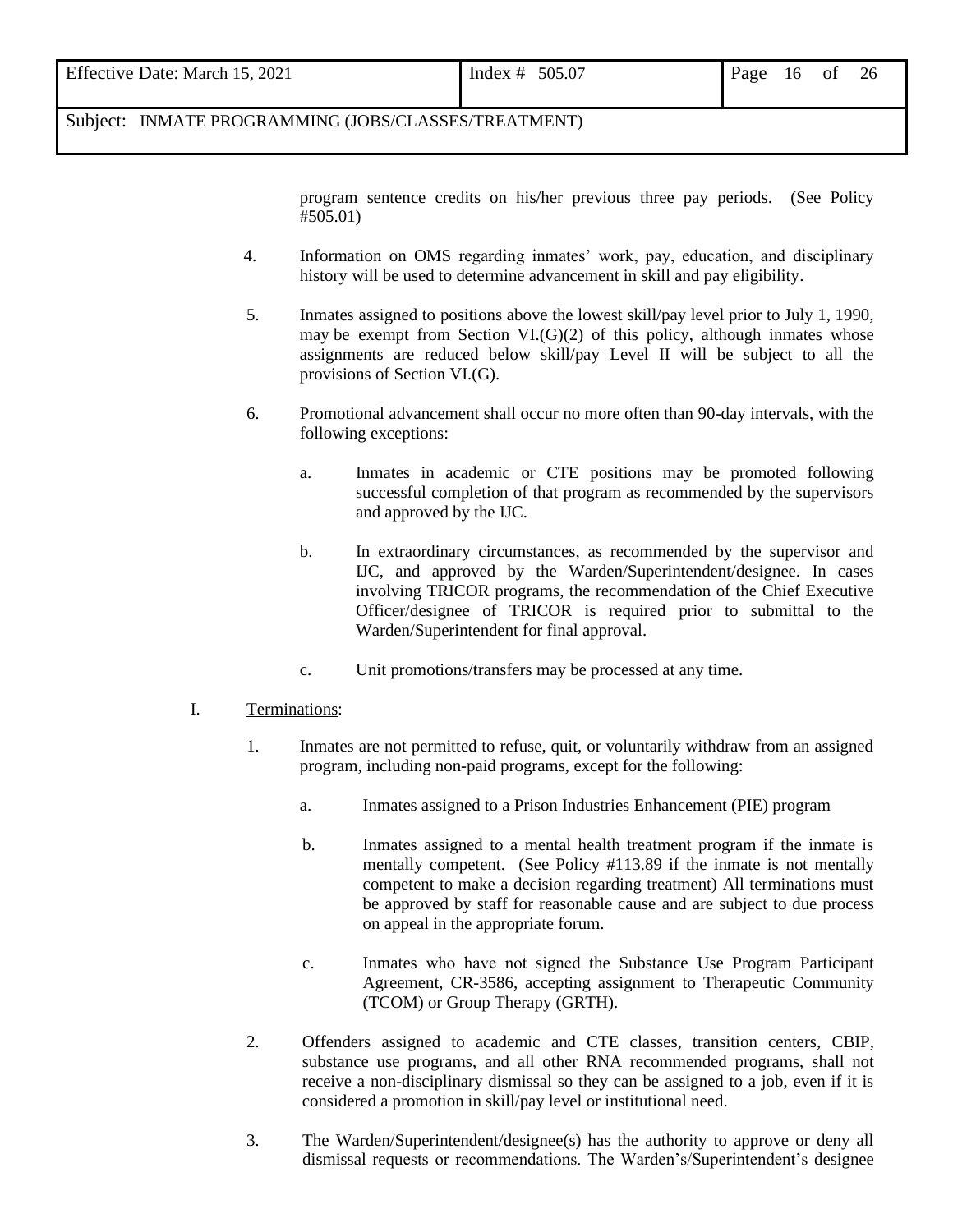| Effective Date: March 15, 2021 |  |  |
|--------------------------------|--|--|
|--------------------------------|--|--|

shall either be the Inmate Jobs Coordinator or an Associate Warden. In cases involving TRICOR programs, the Chief Executive Officer/designee of TRICOR shall review and approve all non-disciplinary dismissal requests prior to submission to the IJC. Once the dismissal request is submitted, the Warden/Superintendent/designee will approve or deny the request.

- 4. The IJC shall notify inmates and supervisors, in writing, of all terminations.
- 5. Disciplinary Dismissals:
	- a. Dismissals are "disciplinary" only if the disciplinary board recommends an assignment termination and the recommendation is entered on OMS Conversation LIBL. The incident number shall be included in the comment section of the OMS Job/Class Termination screen.
	- b. The disciplinary board chairperson shall notify the IJC of all dismissal recommendations. The IJC shall determine, after reviewing the situation and conferring with the supervisor and/or security staff, if appropriate, whether a dismissal is warranted. The decision shall be approved by the Warden/Superintendent/designee.
	- c. Inmates must not be reassigned immediately to the same class or program if they were dismissed from it due to the conviction of a disciplinary offense.
		- (1) If the offense was a Class A or B, the inmate must not be reassigned for six months. Offenders may be reassigned to TCOM after three months if the Program Manager deems it appropriate. (See Policy #513.07)
		- (2) If the offense was a Class C, the Warden/Superintendent may direct that the inmate must not be reassigned to a class or treatment program for three months.
		- (3) To accomplish the above, inmates shall be removed from all treatment program and class registers and will not be placed on these registers again, or any other program or class registers\_until the time period expires. When placed back on the register, the OMS will automatically put the inmate's name at the correct place on the register. The Recommended Offenders Not on Registers report will serve as a tickler file.
	- d. Inmates receiving disciplinary dismissals from job positions above skill/pay Level I shall be prohibited from reassignment to a skill/pay Level II or higher job for 90 days, but may immediately be assigned to a Level I job. Inmates receiving disciplinary dismissals from Level 1 positions may be immediately required to return to the same or other unskilled position.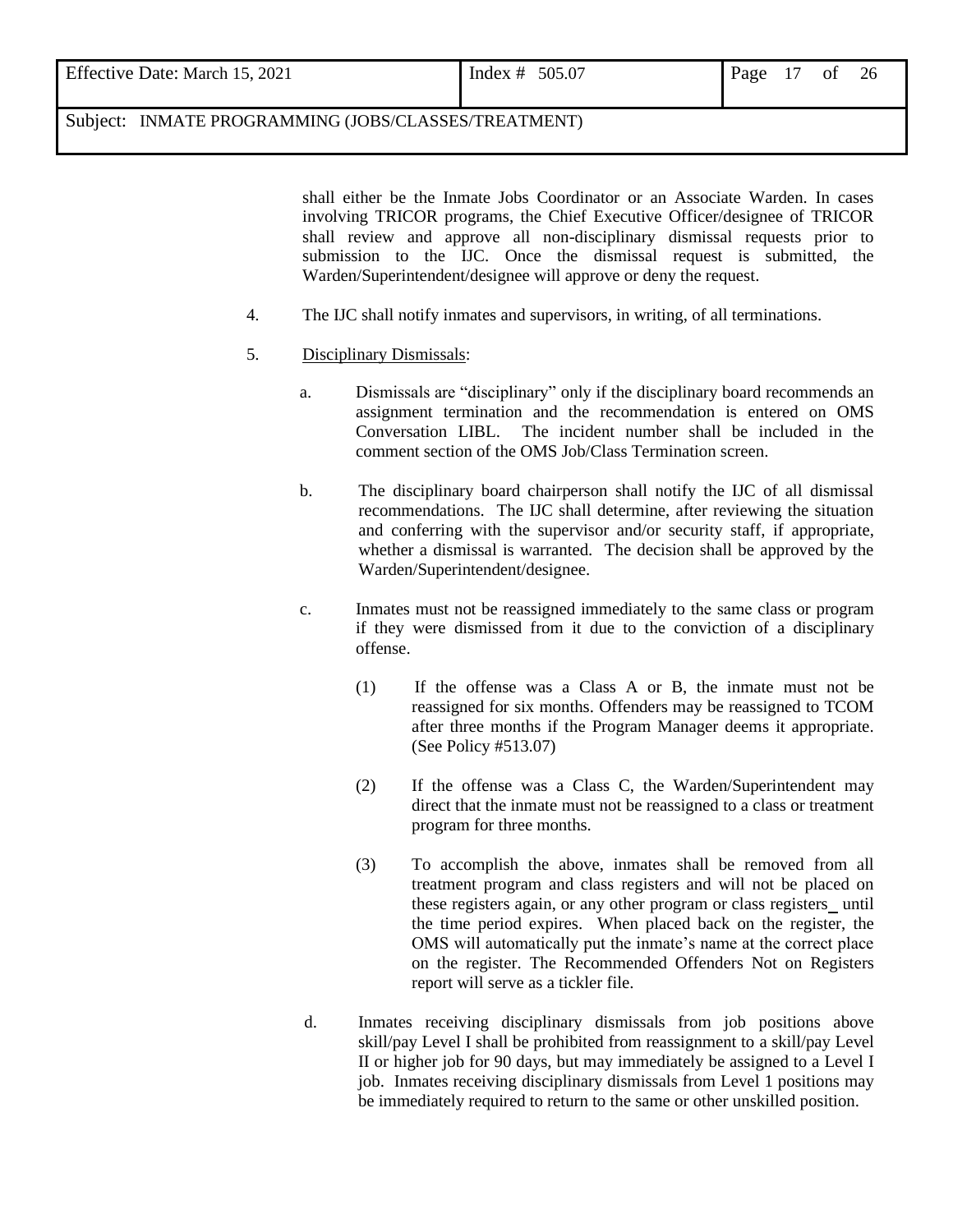- 6. Non-Disciplinary Dismissals or Demotions:
	- a. Documentation of the problems and the attempts to correct them shall be provided. OMS Contact Notes contact type IJOB shall be used for this documentation. A minimum of three notes must be entered in OMS prior to consideration of a non-disciplinary dismissal or demotion request. Examples of types of documentation may include a record of verbal counseling/warning, written warning, tardiness, and/or Notice of Denial of Program Credits, CR-3224. Reasons shall be documented on OMS Job/Class Terminations.
	- b. Full Program Sentence Credits shall not be awarded if it conflicts with the Contact Note or Program Note.
	- c. TRICOR employees shall also enter the documentation in the OMS Contact Notes. Other state agencies utilizing inmate workers off institutional grounds shall provide written documentation if they do not have access to OMS. Work crew supervisors who monitor inmates that work for other agencies shall make the appropriate entries. Directives from Central Office administration shall be documented in the OMS. Reasons for dismissals or demotions may also be documented on Request for Program Dismissal, CR-3054. Reasons may include, but are not limited to:
		- (1) Failure due to inability to perform the skills of the position. This shall result in a non-disciplinary dismissal or demotion when supervisory attempts of assistance or correction are unsuccessful. Documentation of the failure must be specific. The term "probation" is not an acceptable reason for a job dismissal.
		- (2) Inmates showing no academic progress as documented in Policy #117.02.
		- (3) If it is felt that the inmate's continued presence in the work area is detrimental to the morale of the work force or the productive operation of the area, or to the security and safety of the institution, an inmate may receive a non-disciplinary dismissal upon recommendation of the supervisor or other appropriate staff. Specific reason(s) for the dismissal shall be documented. A request for dismissal due to one instance usually requires a disciplinary dismissal.
		- (4) The Warden/Superintendent can terminate an inmate's program assignment based on their participation in any STG related activity if it is deemed to present a risk to the safety, security, or orderly operation of the facility. The Warden/Superintendent/designee shall use OMS Conversation LCDG Contact Notes, (Contact Type STGI), to document specific reasons. (See Policy #506.25)
		- (5) Whenever an inmate becomes ineligible due to change in custody level, housing assignment, etc., appropriate action (dismissal,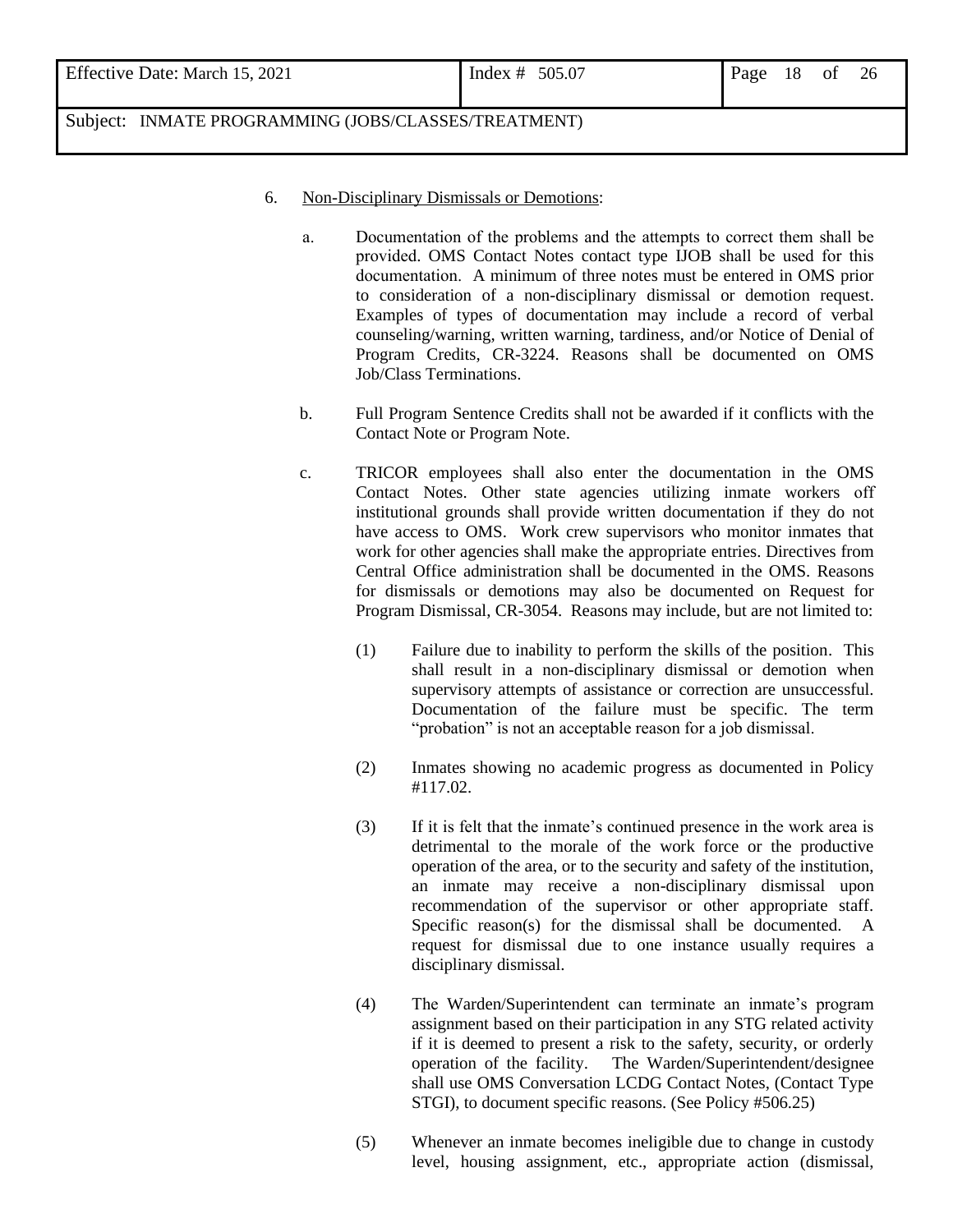| Effective Date: March 15, 2021 |  |  |  |  |
|--------------------------------|--|--|--|--|
|--------------------------------|--|--|--|--|

reassignment, deletion from/addition to register, etc.) shall be taken by the IJC. Inmates shall not receive a housing assignment change for the purpose of terminating their assignment.

- d. If an inmate is away from or it is projected that an inmate will be away from his/her assigned position 30 days or more (i.e., out to court or medically restricted), or if a recommendation for administrative segregation or protective custody of the inmate is approved, a nondisciplinary dismissal may immediately be processed to allow the position to be refilled. Subsequent changes in such inmate's availability to participate in that program should not result in displacement of the inmate's successor in the position. The dismissed inmate may be considered at the top of the register for the next vacant position, unless he/she is away from the institution for over 60 days.
- e. Inmates missing an unacceptable amount of work for the excused reasons as listed in Policy #504.04 may be subject to a non-disciplinary dismissal if the absences result in the inability of the work area to meet production or operation expectations.
- f. Inmates who are convicted of disciplinary infractions that are not directly related to their program assignment may receive a non-disciplinary dismissal if that conviction affects their eligibility for the assigned position, or if the conviction results in articulable security concerns that render the assignment inappropriate. Reasons shall be documented on OMS, Contact Notes, Contact Type IJOB.
- g. An inmate may be recommended for dismissal from a position for conviction of a disciplinary infraction committed while already at or scheduled to be at his/her assigned program area, or if the infraction is directly linked to the inmate's position. Dismissal of a disciplinary report does not preclude subsequent non-disciplinary dismissals.
- h. A documented pattern of assignment-related rule infractions may be grounds for a supervisor to request a non-disciplinary dismissal for an inmate.
- i. Inmates may receive non-disciplinary dismissals or transfers from a work area if the size of the workforce needed is reduced for any reason.
	- (1) If the work area is a TRICOR job**,** dismissal, layoff, and rehire procedures will be explained to those inmates who are affected. Inmates will be laid off and called back by seniority based upon their job title. The TRICOR manager shall provide the IJC with a list of inmates who were laid off and dates they were laid off. He/she will also notify the job coordinator when an inmate is called back to work.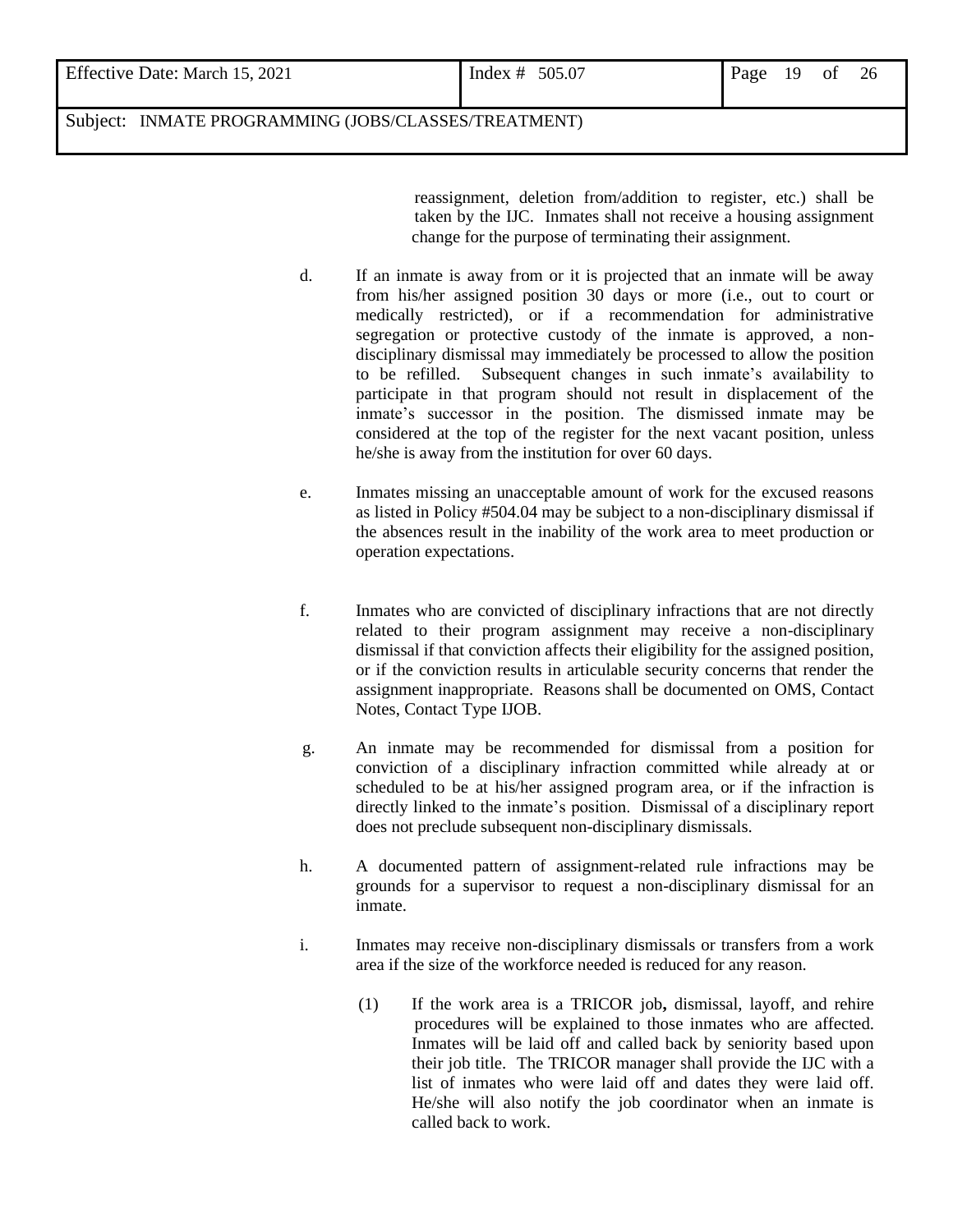Effective Date: March 15, 2021 Index # 505.07 Page 20 of 26

Subject: INMATE PROGRAMMING (JOBS/CLASSES/TREATMENT)

- (2) If a non-disciplinary dismissal or transfer is due to an extended absence of a supervisor, such as a teacher, the inmates will have their assignments terminated, but may be the first inmates assigned when a supervisor is available. If the inmate has already been reassigned to a RNA recommended program, he/she will not be reassigned to a job, program, or class that is not RNA mandated.
- j. Inmates receiving permanent institutional transfers shall immediately be removed from any program assignment by staff at the sending institution (the OMS LJEN screen shall be checked to determine if attendance hours are current prior to removing the inmate from his/her program assignment so that a pay adjustment will not have to be keyed later)
- k. Closing RNA Recommendations: Termination reasons listed as "Y" can be used by the IJC to close a RNA recommendation. Termination reasons listed as "YY" can be used by the IJM to close a RNA recommendation. Inmates who have three behavioral dismissals from academic and CTE classes may have their related recommendation closed. Each nondisciplinary dismissal must have a minimum of three OMS, Contact Notes, Contact TYPE (IJOB) per dismissal stating the problem and indicating that the principal or teacher counseled the inmate. The three related dismissals may be a combination of disciplinary and non-disciplinary. Program sentence credits will be withheld with corresponding program notes and at other appropriate times.

### J. Program File:

- 1. A program file containing up-to-date job information will be maintained on each inmate and retained in the jobs office. (See Policy #512.01)
- 2. This program file shall be transferred with inmates as a part of the inmate institutional record (IIR) in accordance with Policies #403.01 and #403.01.1. Work supervisors may also maintain files on all inmate workers in their area.
- 3. No inmate, including clerks, will be permitted to have any access to any portion of another inmate's institutional record IIR or employees' home addresses, telephone numbers, social security numbers, etc. This includes the program files mentioned above.
- K. Monitoring:
	- 1. A minimum of five assignment audits will be performed monthly by the IJC. Selection of job positions to audit may be obtained from a random list of job positions available monthly on OMS Job Audit Request report. Results will be recorded on OMS under Job Audit. The IJC may audit classes, as well as programs. The IJC shall provide the Warden/Superintendent/designee and supervisor of the specific area a written report of all non-compliant findings. The supervisor will prepare a corrective action plan and submit it to the Warden/Superintendent/designee and the IJC within ten working days of the report.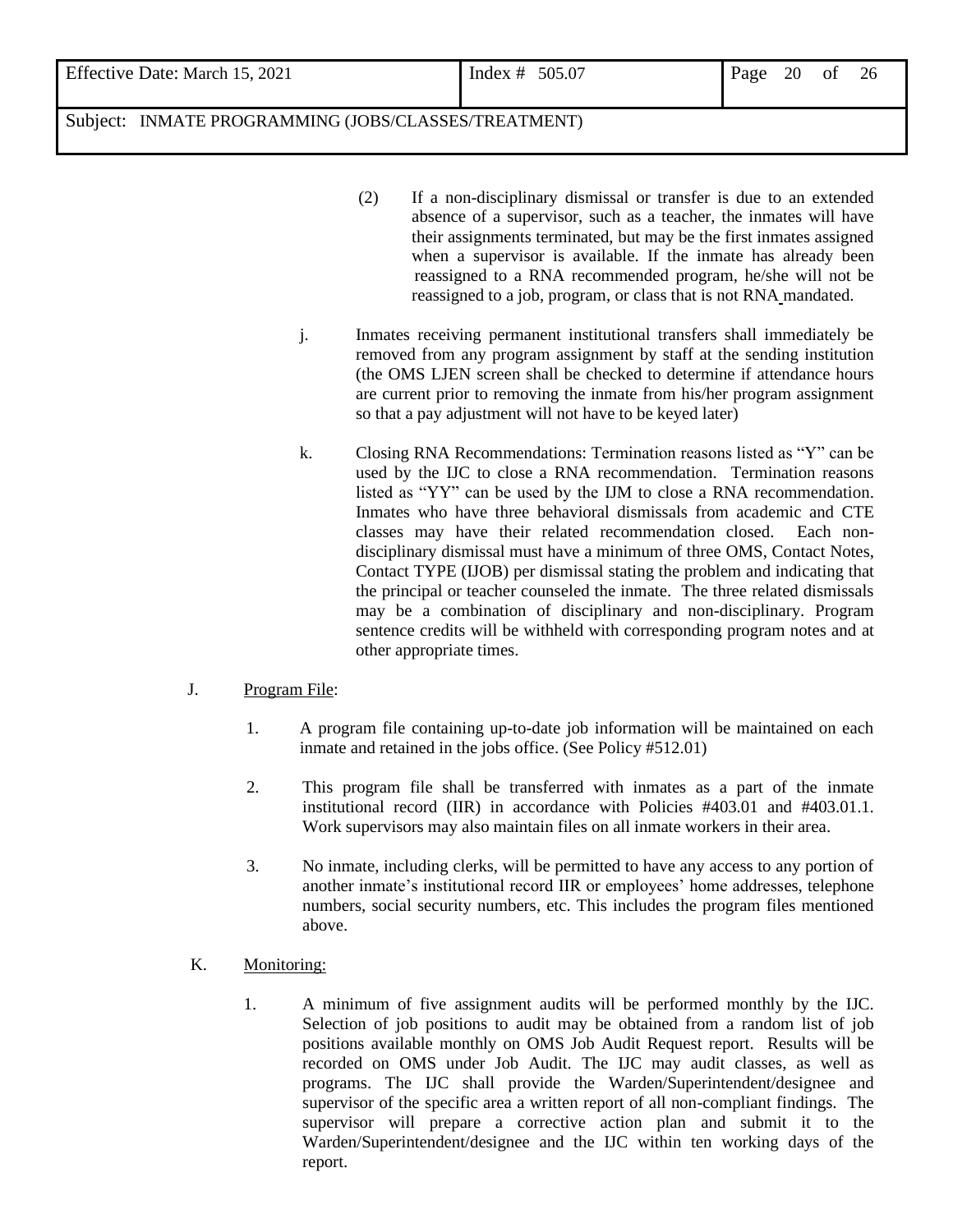- 2. The IJM may require the IJC to conduct an assessment of a job/position and submit a report in addition to completing the monthly job audits.
- 3. The IJM may perform institutional audits at any time. Any disagreements in recommended changes will be reconciled by the Assistant Commissioner of Rehabilitative Services and/or the Assistant Commissioner of Prisons, depending upon the location of the assignment area.
- 4. INFOPAC reports BI01MEN, Program Assignments by Race, and BI01MEM, Program Assignments by Race Summary reports, are to be used as monitoring tools by institutional and Central Office staff to ensure compliance with Title VI of the Civil Rights Act of 1964. Title VI prohibits discrimination in all aspects of departmental operation (including inmate assignments and dismissals) on the basis of gender, sexual orientation, disability, political beliefs, race, color, age, or national origin.
- 5. The Inmate Overtime Report is due by the 15th of the following month. The IJC shall ensure that the information for any required report is sent to the IJM in a timely manner.
- 6. The IJC shall forward an up-to-date copy of related institutional policies to the IJM.
- 7. If the unassigned rate reaches 10% or more for 30 days as shown on the Jobs by Site Report, the Warden/Superintendent shall notify the Assistant Commissioner of Rehabilitative Services in writing and provide a plan of corrective action to address the problem or explanation of circumstances beyond the control of the Warden/Superintendent, such as state hiring freezes or other state mandated reasons. Specific details shall be provided (e.g., one vacant academic teacher position is vacant resulting in 32 inmate positions that can not be filled). The Warden/Superintendent shall forward a copy of the correspondence to the IJM.
	- a. The assigned percentage rate is based on all eligible inmates at the institution who are currently assigned or identified as job waiting. The number of inmates determined to be unassignable due to their status is not used in determining the percentage.
	- b. The computer-generated Assignments by Site Report will be forwarded to at least the Deputy Commissioners, the Assistant Commissioners, Wardens/Superintendents, AWTs, and Inmate Jobs Coordinators.
- L. A handbook for supervisors and the *Inmate Job Coordinator User's Guide* will be updated as needed by the IJM.
- M. Policies and procedures established by TRICOR shall not conflict with Policy #505.07.
- VII. ACA STANDARDS: 5-ACI-3D-04, 5-ACI-7A-01 through 5-ACI-7A-06, 5-ACI-7A-10, and 5- ACI-7A-13.
- VIII. EXPIRATION DATE: March 15, 2024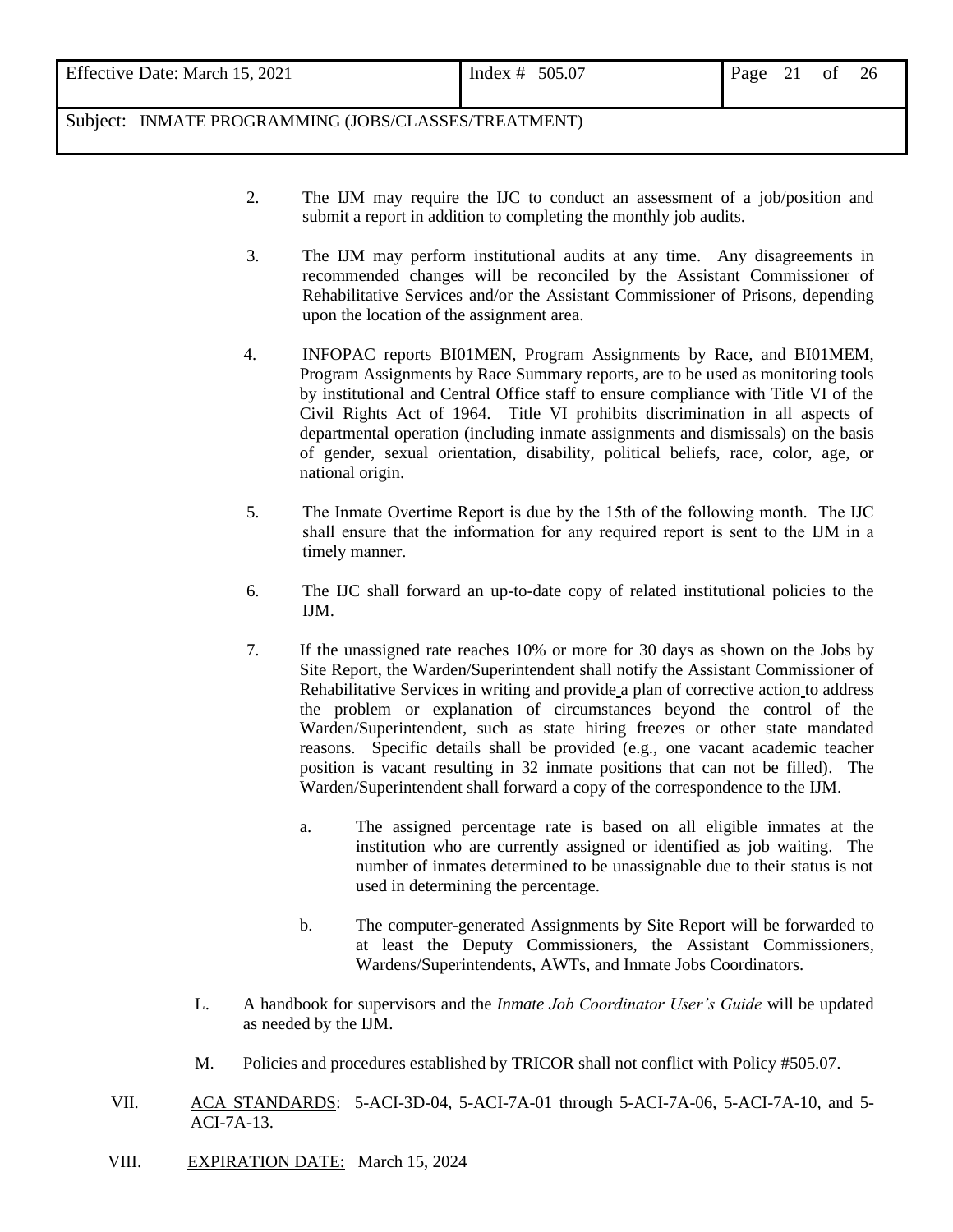| Effective Date: March 15, 2021                       | Index # $505.07$ | Page 22 of |  |  | 26 |
|------------------------------------------------------|------------------|------------|--|--|----|
| Subject: INMATE PROGRAMMING (JOBS/CLASSES/TREATMENT) |                  |            |  |  |    |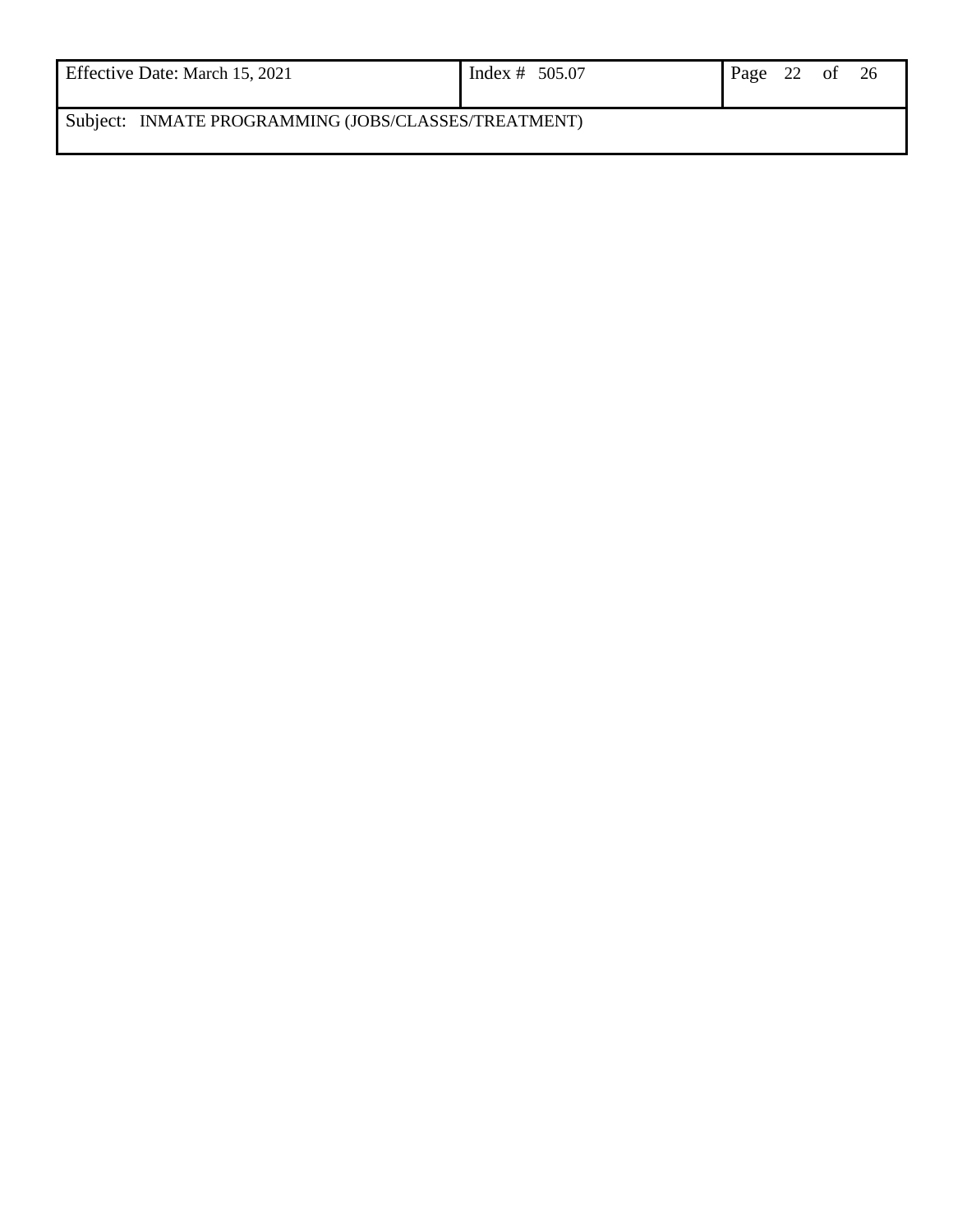| Effective Date: March 15, 2021                       | Index # $505.07$ | Page 23 of |  |  | - 26 |
|------------------------------------------------------|------------------|------------|--|--|------|
| Subject: INMATE PROGRAMMING (JOBS/CLASSES/TREATMENT) |                  |            |  |  |      |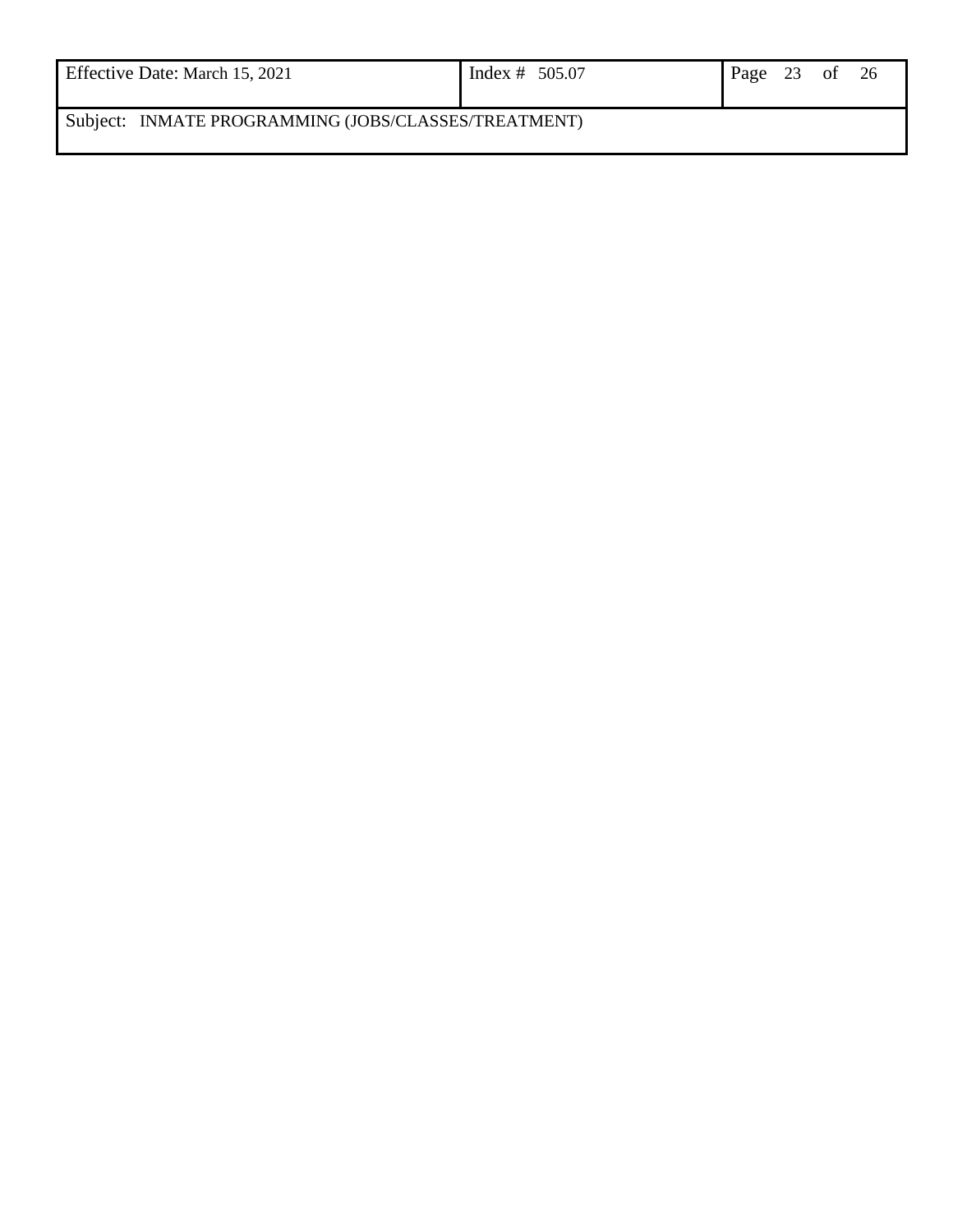| Effective Date: March 15, 2021                       | Index # $505.07$ | Page 24 of |  |  | - 26 |
|------------------------------------------------------|------------------|------------|--|--|------|
| Subject: INMATE PROGRAMMING (JOBS/CLASSES/TREATMENT) |                  |            |  |  |      |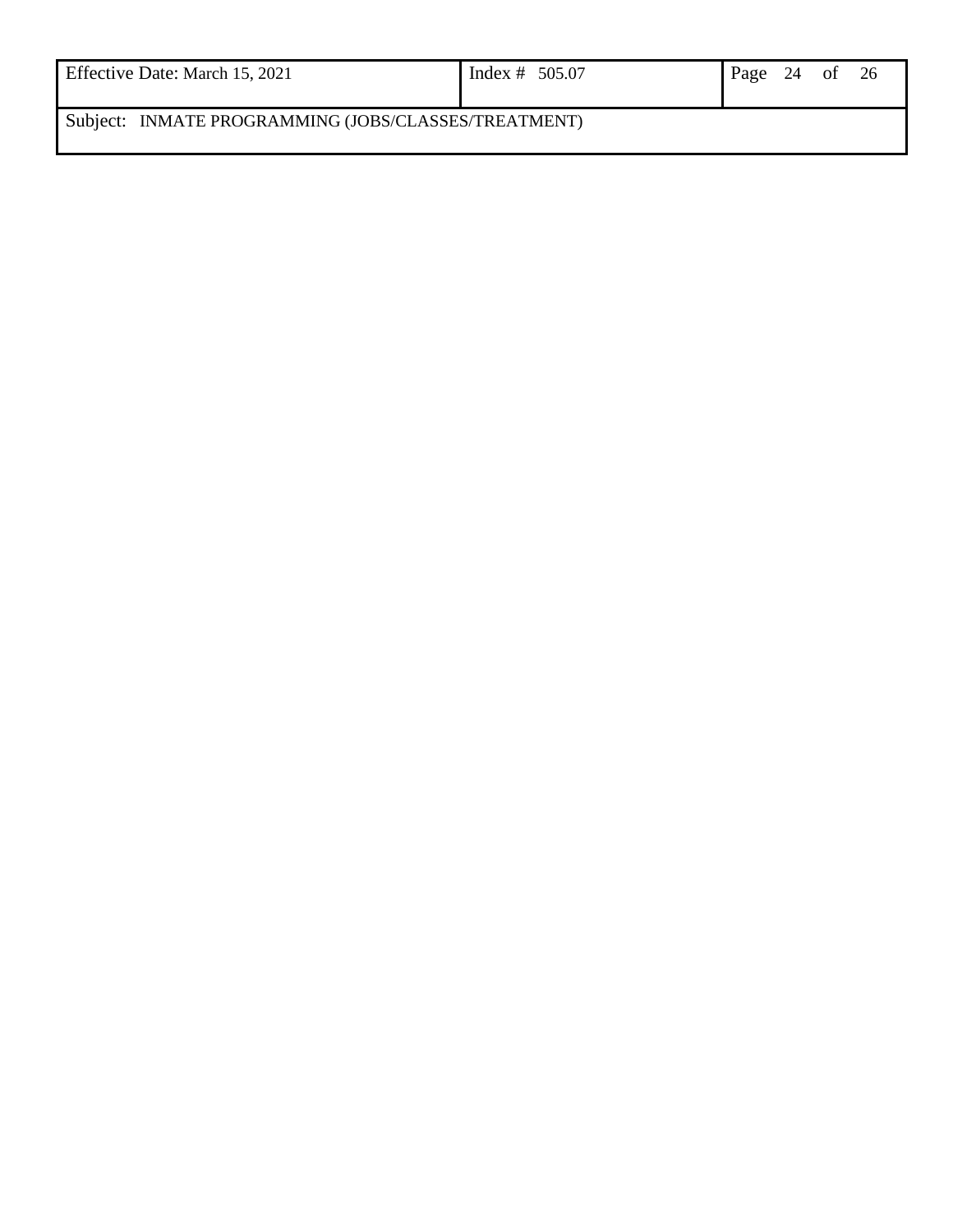| Effective Date: March 15, 2021                       | Index # $505.07$ | Page 25 of |  |  | - 26 |
|------------------------------------------------------|------------------|------------|--|--|------|
| Subject: INMATE PROGRAMMING (JOBS/CLASSES/TREATMENT) |                  |            |  |  |      |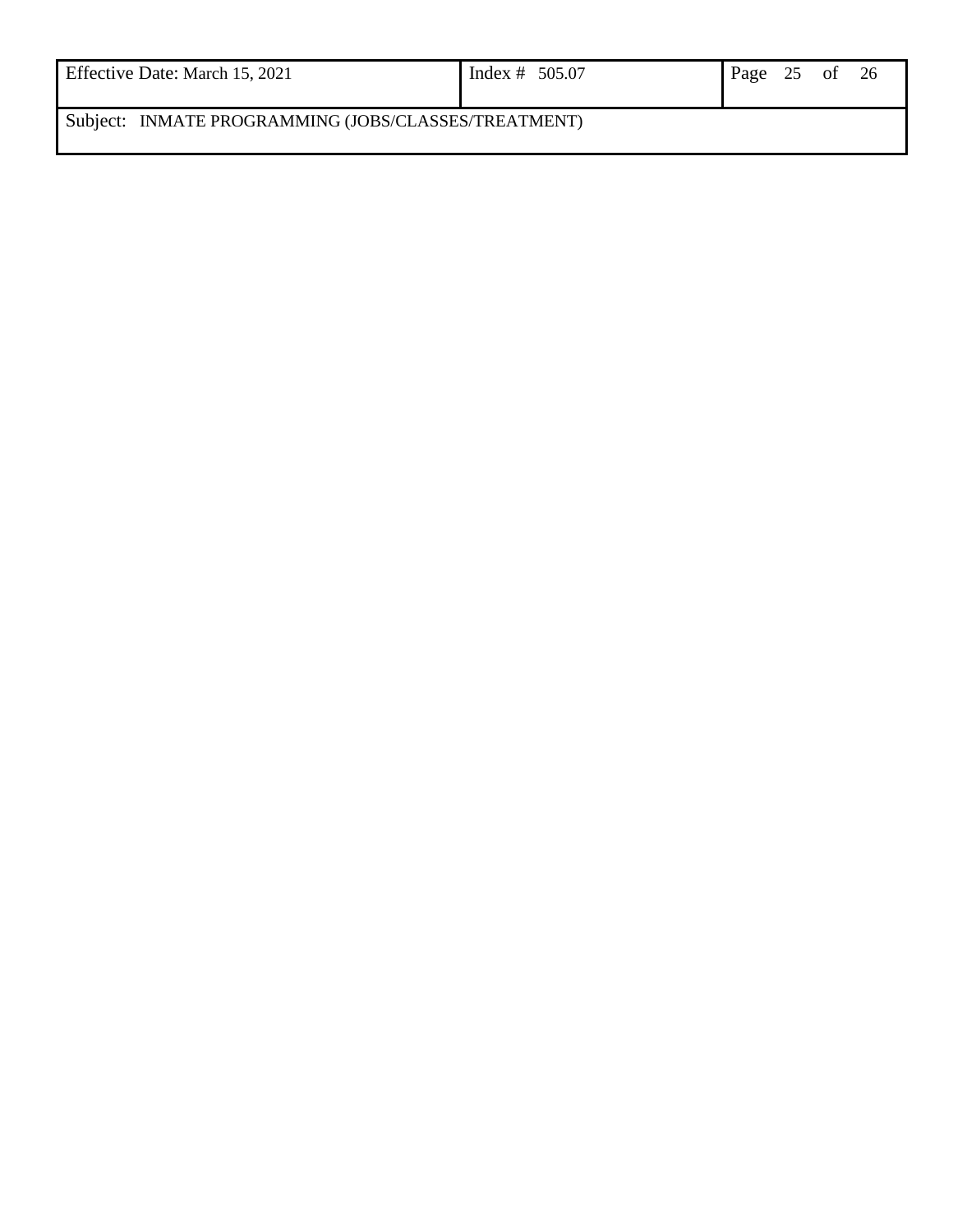| Effective Date: March 15, 2021                       | Index # $505.07$ | Page 26 of |  |  | - 26 |
|------------------------------------------------------|------------------|------------|--|--|------|
| Subject: INMATE PROGRAMMING (JOBS/CLASSES/TREATMENT) |                  |            |  |  |      |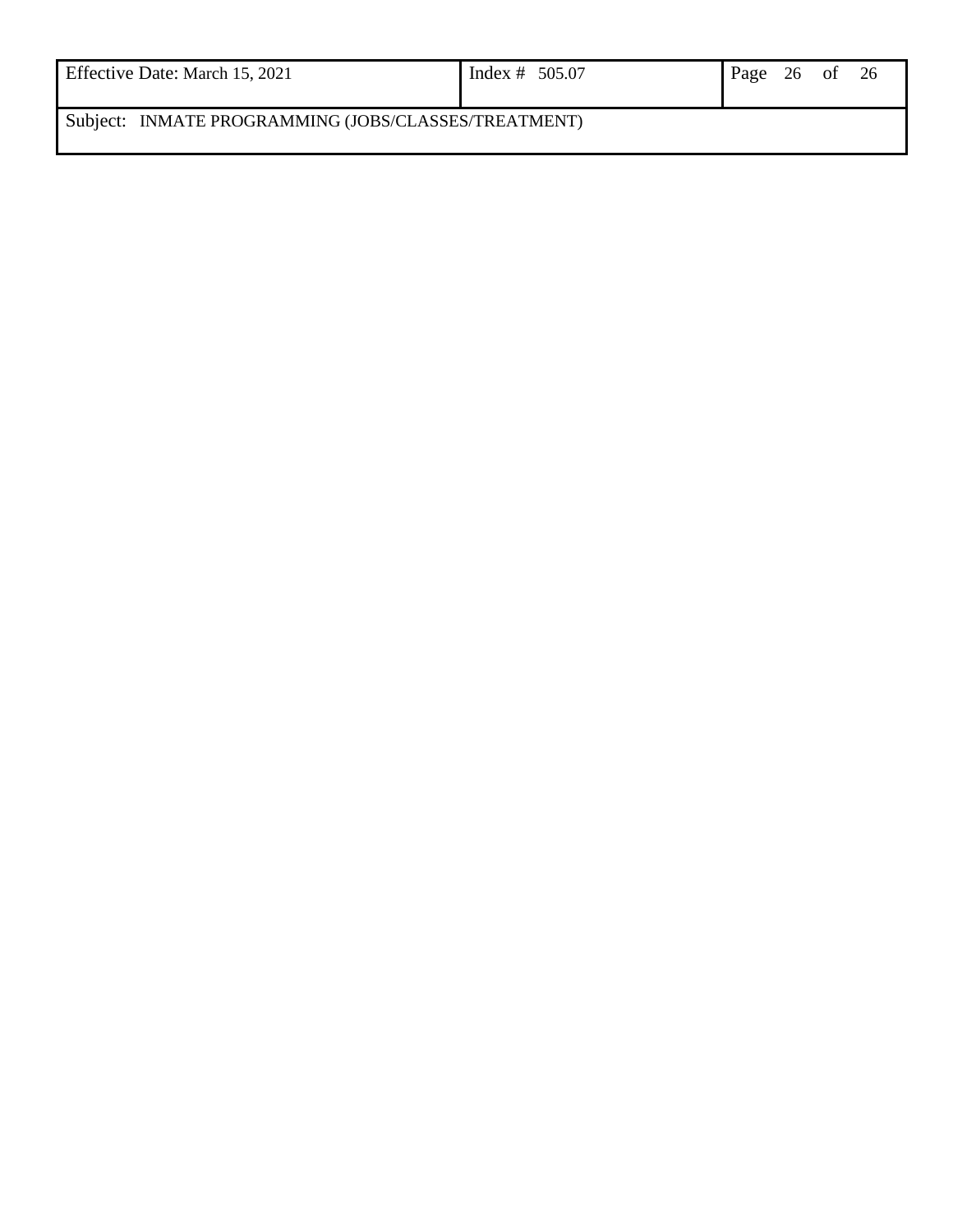

# TENNESSEE DEPARTMENT OF CORRECTION **REQUEST FOR PLACEMENT ON JOB REGISTER**

| DATE:<br>the control of the control of the control of the control of the control of                                                |                                                                                    |                     |
|------------------------------------------------------------------------------------------------------------------------------------|------------------------------------------------------------------------------------|---------------------|
| TO:                                                                                                                                |                                                                                    |                     |
| <b>FROM:</b><br>Name                                                                                                               | <b>TDOC ID</b>                                                                     | Housing Unit        |
|                                                                                                                                    |                                                                                    |                     |
| If the job is semiskilled or skilled, state your qualifications or other reason(s) why your name should be put on the<br>register. |                                                                                    |                     |
|                                                                                                                                    |                                                                                    |                     |
| CR-3051 (Rev. 11/19)                                                                                                               |                                                                                    | <b>RDA 1167</b>     |
|                                                                                                                                    | TENNESSEE DEPARTMENT OF CORRECTION<br><b>REQUEST FOR PLACEMENT ON JOB REGISTER</b> |                     |
| DATE:<br>TO:                                                                                                                       |                                                                                    |                     |
| <b>FROM:</b><br>Name                                                                                                               | <b>TDOC ID</b>                                                                     | <b>Housing Unit</b> |
|                                                                                                                                    |                                                                                    |                     |
| If the job is semiskilled or skilled, state your qualifications or other reason(s) why your name should be put on the<br>register. |                                                                                    |                     |
|                                                                                                                                    |                                                                                    |                     |
|                                                                                                                                    |                                                                                    |                     |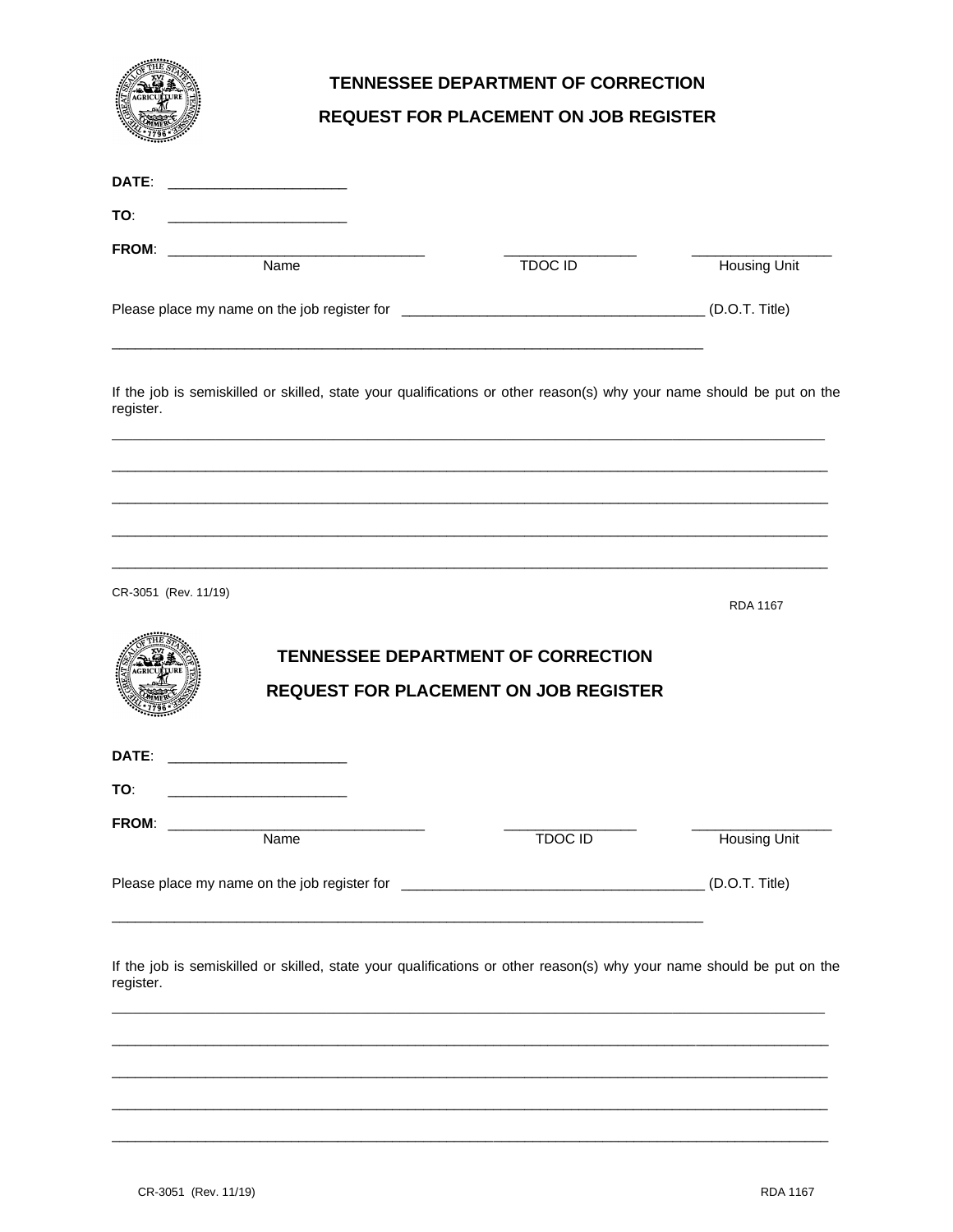|  | TENNESSEE DEPARTMENT OF CORRECTION |
|--|------------------------------------|
|  |                                    |

JOB REGISTER PLACEMENT

|                                    | <b>INSTITUTION</b>                                                                                                     |                                                                                                                       |
|------------------------------------|------------------------------------------------------------------------------------------------------------------------|-----------------------------------------------------------------------------------------------------------------------|
|                                    |                                                                                                                        |                                                                                                                       |
| DATE:                              | <u> 1989 - Johann Stoff, deutscher Stoffen und der Stoffen und der Stoffen und der Stoffen und der Stoffen und der</u> |                                                                                                                       |
| TO:                                | <u> 1980 - Johann Barn, mars ann an t-Amhain Aonaich an t-Aonaich an t-Aonaich an t-Aonaich an t-Aonaich an t-Aon</u>  |                                                                                                                       |
| FROM:                              | substitution of the state of the state of the state of the state of the state of the state of the state of the         |                                                                                                                       |
|                                    | Your name has been placed in the job register for                                                                      |                                                                                                                       |
|                                    | The request to have your name placed on the job register for:                                                          |                                                                                                                       |
| has been denied because            |                                                                                                                        |                                                                                                                       |
|                                    |                                                                                                                        |                                                                                                                       |
|                                    |                                                                                                                        |                                                                                                                       |
|                                    |                                                                                                                        |                                                                                                                       |
| Your name on the job register for: |                                                                                                                        | <u> 1989 - Johann Barn, mars ann an t-Amhain an t-Amhain an t-Amhain an t-Amhain an t-Amhain an t-Amhain an t-Amh</u> |
|                                    |                                                                                                                        |                                                                                                                       |
|                                    |                                                                                                                        |                                                                                                                       |
|                                    |                                                                                                                        |                                                                                                                       |
|                                    |                                                                                                                        |                                                                                                                       |
|                                    |                                                                                                                        |                                                                                                                       |
| Comments:                          |                                                                                                                        |                                                                                                                       |
|                                    |                                                                                                                        |                                                                                                                       |
|                                    |                                                                                                                        |                                                                                                                       |
|                                    |                                                                                                                        |                                                                                                                       |
|                                    |                                                                                                                        |                                                                                                                       |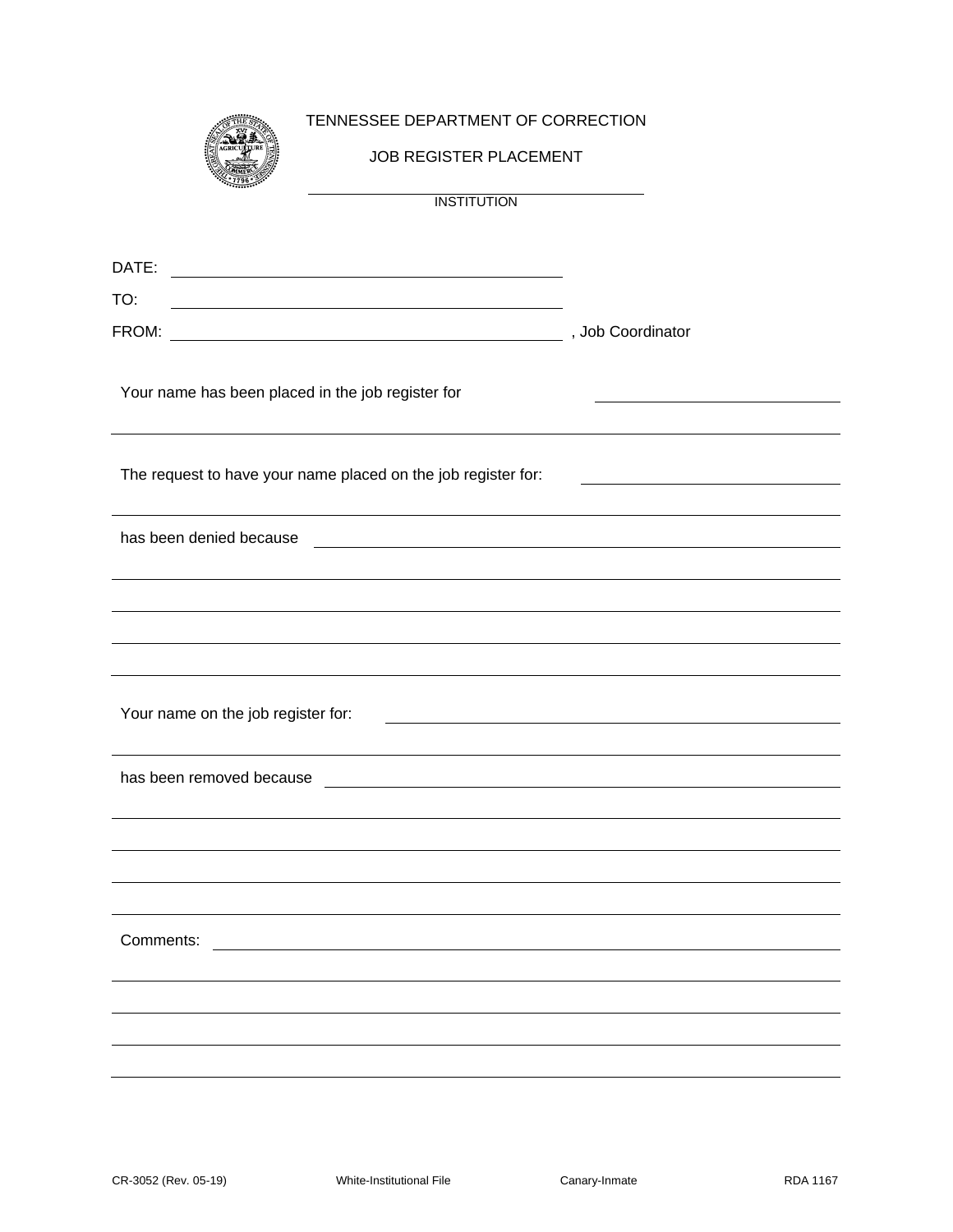

# TENNESSEE DEPARTMENT OF CORRECTION **INMATE PROGRAMMING ASSIGNMENT**

(Programs / Classes / Jobs)

|                                                                |                                                                                                                        | <b>INSTITUTION</b>                             |                                                                                                                                                                                                                               |
|----------------------------------------------------------------|------------------------------------------------------------------------------------------------------------------------|------------------------------------------------|-------------------------------------------------------------------------------------------------------------------------------------------------------------------------------------------------------------------------------|
|                                                                |                                                                                                                        |                                                | HOUSING UNIT / CELL: UNIT AND THE STATE OF THE STATE OF THE STATE OF THE STATE OF THE STATE OF THE STATE OF THE STATE OF THE STATE OF THE STATE OF THE STATE OF THE STATE OF THE STATE OF THE STATE OF THE STATE OF THE STATE |
| DATE:                                                          | <u> 1989 - Johann Stoff, deutscher Stoffen und der Stoffen und der Stoffen und der Stoffen und der Stoffen und der</u> |                                                |                                                                                                                                                                                                                               |
| TO:                                                            | <u> 1980 - Johann Barn, mars ann an t-Amhain Aonaich an t-Aonaich an t-Aonaich ann an t-Aonaich ann an t-Aonaich</u>   |                                                | TDOC ID: _________________________                                                                                                                                                                                            |
| <b>FROM:</b>                                                   | produced a series of the series of the series of the series of the series of the series of the series of the s         |                                                |                                                                                                                                                                                                                               |
|                                                                |                                                                                                                        |                                                |                                                                                                                                                                                                                               |
|                                                                |                                                                                                                        | Master List Title / Position or Section Number |                                                                                                                                                                                                                               |
| You are to report <u>contain the contract of Date and Time</u> |                                                                                                                        |                                                |                                                                                                                                                                                                                               |
|                                                                |                                                                                                                        | Location                                       |                                                                                                                                                                                                                               |
|                                                                |                                                                                                                        |                                                |                                                                                                                                                                                                                               |
|                                                                |                                                                                                                        |                                                |                                                                                                                                                                                                                               |
|                                                                |                                                                                                                        |                                                | ,我们也不会有什么。""我们的人,我们也不会有什么?""我们的人,我们也不会有什么?""我们的人,我们也不会有什么?""我们的人,我们也不会有什么?""我们的人                                                                                                                                              |
|                                                                |                                                                                                                        |                                                |                                                                                                                                                                                                                               |
|                                                                |                                                                                                                        |                                                |                                                                                                                                                                                                                               |
|                                                                |                                                                                                                        |                                                |                                                                                                                                                                                                                               |
|                                                                |                                                                                                                        |                                                |                                                                                                                                                                                                                               |
|                                                                |                                                                                                                        |                                                |                                                                                                                                                                                                                               |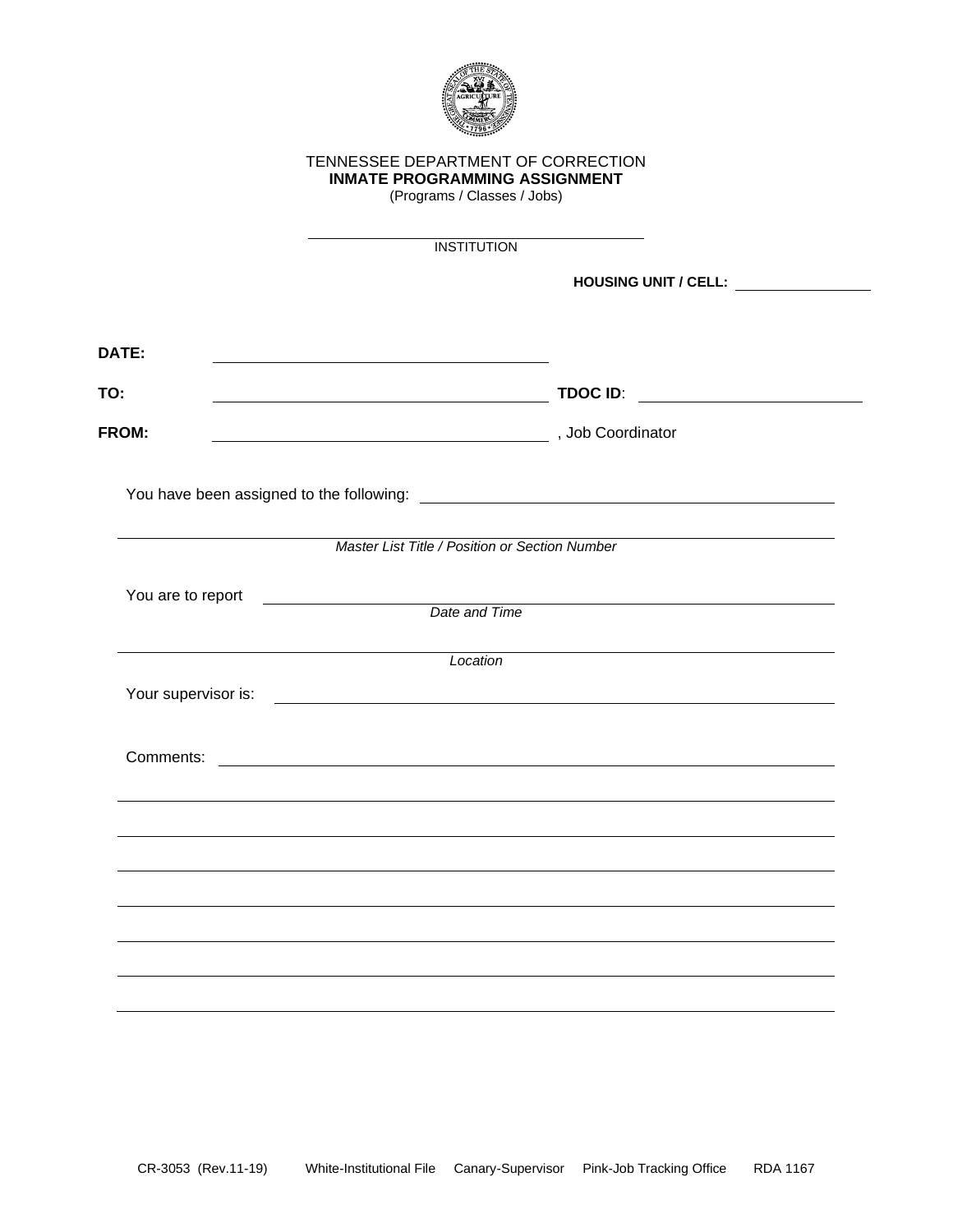| TENNESSEE DEPARTMENT OF CORRECTION<br><b>NOTICE OF DENIAL OF PROGRAM CREDITS</b>                                                                     |  |
|------------------------------------------------------------------------------------------------------------------------------------------------------|--|
| INSTITUTION:                                                                                                                                         |  |
| <b>INMATE:</b><br><b>TDOC ID</b>                                                                                                                     |  |
| You have received less than the maximum total program credits for the period of:                                                                     |  |
| Because:<br><u> 1989 - Johann Stoff, amerikansk politiker (d. 1989)</u>                                                                              |  |
|                                                                                                                                                      |  |
|                                                                                                                                                      |  |
|                                                                                                                                                      |  |
|                                                                                                                                                      |  |
|                                                                                                                                                      |  |
| If you wish to appeal this decision, sign and forward your copy to the Warden/Superintendent within five (5) days.                                   |  |
| <b>TDOC ID</b><br>Inmate's Signature<br>Date<br>Briefly state the reason(s) you believe you should have received more program credits: _____________ |  |
|                                                                                                                                                      |  |
| Modify<br>Warden's/Superintendent's decision:<br>Affirm<br>Reversed<br>Comments/Reasons:                                                             |  |
|                                                                                                                                                      |  |
|                                                                                                                                                      |  |
|                                                                                                                                                      |  |

Warden's/Superintendent's Signature designature designations of the Date Date

<u> 1999 - Johann Barnett, f</u>

 $\overline{\phantom{a}}$ 

 $\overline{\phantom{a}}$ 

 $\overline{\phantom{a}}$ 

 $\mathcal{L}_{\mathcal{A}}$ 

 $\overline{\phantom{a}}$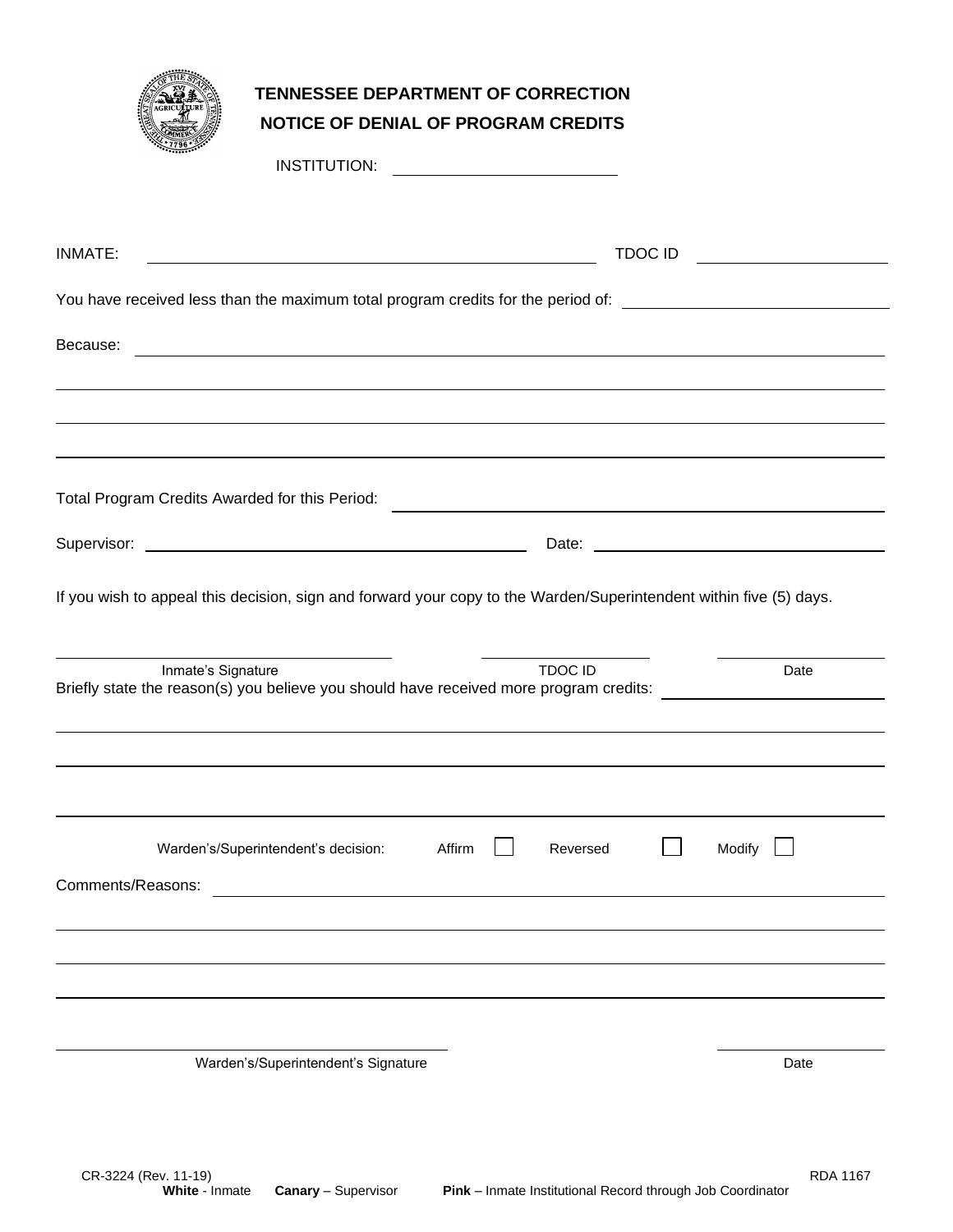

# **TENNESSEE DEPARTMENT OF CORRECTION**

## **REQUEST FOR REMOVAL FROM JOB REGISTER**

|                                                                                                                               | <b>INSTITUTION</b>                                                                                                   |                |
|-------------------------------------------------------------------------------------------------------------------------------|----------------------------------------------------------------------------------------------------------------------|----------------|
| DATE:<br><u> 1989 - Johann Barn, mars eta bainar eta bat erroman erroman erroman erroman erroman erroman erroman erroman </u> |                                                                                                                      |                |
| TO:                                                                                                                           |                                                                                                                      |                |
| FROM:<br>Inmate Name - Printed                                                                                                |                                                                                                                      |                |
|                                                                                                                               |                                                                                                                      | <b>TDOC ID</b> |
| My name has been placed on the job register for                                                                               | <u> 1989 - Johann Stoff, deutscher Stoffen und der Stoffen und der Stoffen und der Stoffen und der Stoffen und d</u> |                |
| and I am no longer interested in this position. I am requesting that you remove my name from                                  |                                                                                                                      |                |
| the job register effective on this the                                                                                        | _____ day of _____________                                                                                           | 20 .           |
|                                                                                                                               |                                                                                                                      |                |
|                                                                                                                               |                                                                                                                      |                |
| Inmate Signature                                                                                                              |                                                                                                                      | Witness        |
|                                                                                                                               |                                                                                                                      |                |
| <b>TDOC ID</b>                                                                                                                |                                                                                                                      |                |
|                                                                                                                               |                                                                                                                      |                |
|                                                                                                                               |                                                                                                                      |                |
| <b>Cell Location</b>                                                                                                          |                                                                                                                      |                |
|                                                                                                                               |                                                                                                                      |                |
| Comments:                                                                                                                     |                                                                                                                      |                |
|                                                                                                                               |                                                                                                                      |                |
|                                                                                                                               |                                                                                                                      |                |
|                                                                                                                               |                                                                                                                      |                |
|                                                                                                                               |                                                                                                                      |                |
|                                                                                                                               |                                                                                                                      |                |
| Approved                                                                                                                      | Denied                                                                                                               |                |
|                                                                                                                               |                                                                                                                      |                |
|                                                                                                                               |                                                                                                                      |                |
| <b>Job Coordinator</b>                                                                                                        |                                                                                                                      |                |
|                                                                                                                               |                                                                                                                      |                |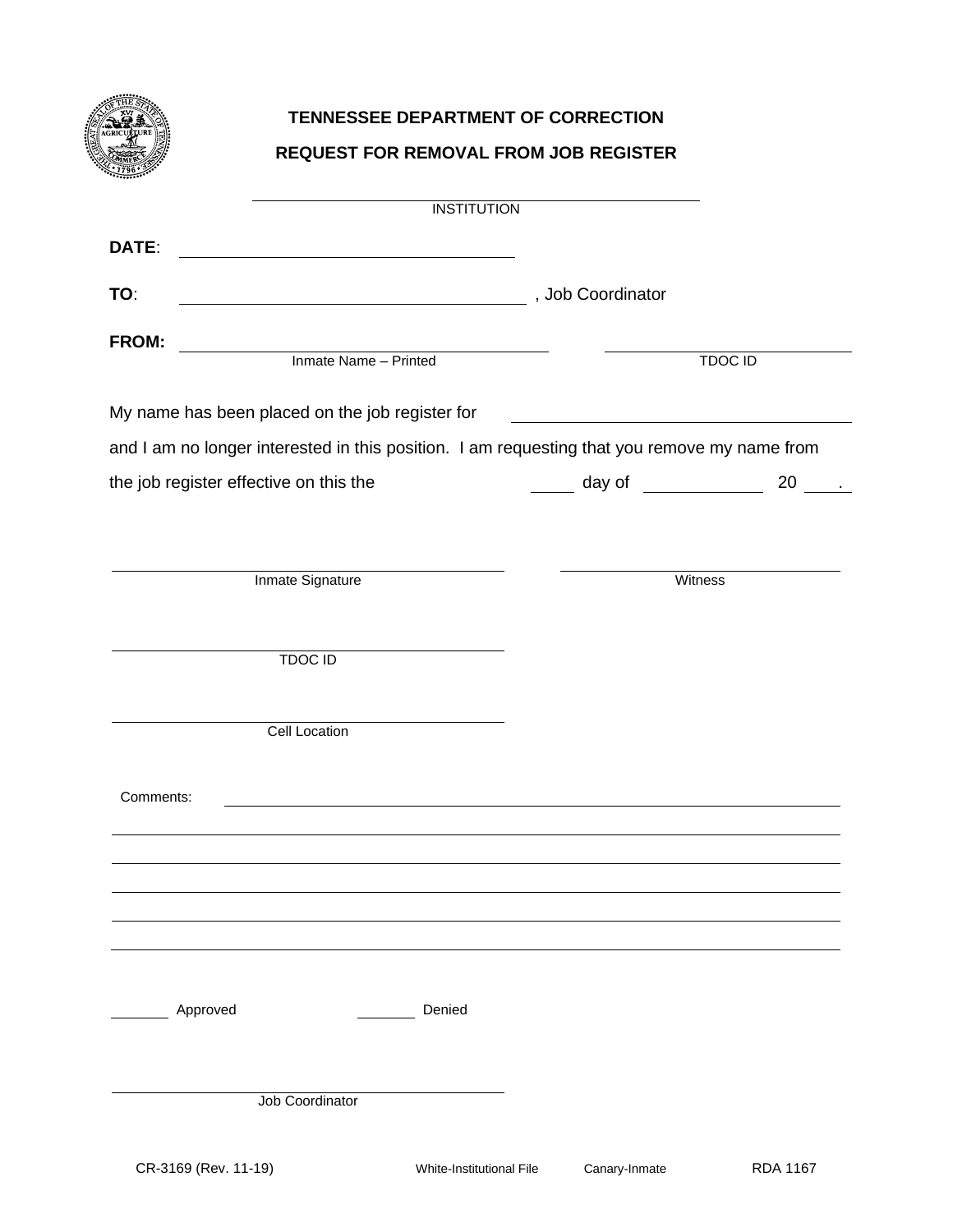| TENNESSEE DEPARTMENT OF CORRECTION<br><b>REQUEST FOR PROGRAM DISMISSAL</b> |                                                                                                                      |                                                                                                                                                                                                                                |                   |
|----------------------------------------------------------------------------|----------------------------------------------------------------------------------------------------------------------|--------------------------------------------------------------------------------------------------------------------------------------------------------------------------------------------------------------------------------|-------------------|
|                                                                            |                                                                                                                      | <b>INSTITUTION</b>                                                                                                                                                                                                             |                   |
| DATE:                                                                      | <u> 1980 - Johann Barn, mars ann an t-Amhain Aonaich an t-Aonaich an t-Aonaich ann an t-Aonaich ann an t-Aonaich</u> |                                                                                                                                                                                                                                |                   |
| TO:                                                                        |                                                                                                                      | Department of the set of the set of the set of the set of the set of the set of the set of the set of the set of the set of the set of the set of the set of the set of the set of the set of the set of the set of the set of |                   |
| FROM:                                                                      |                                                                                                                      |                                                                                                                                                                                                                                |                   |
| <b>INMATE NAME</b>                                                         |                                                                                                                      |                                                                                                                                                                                                                                |                   |
|                                                                            |                                                                                                                      | I hereby request that the above inmate be dismissed from his/her position as a _____________________                                                                                                                           |                   |
|                                                                            |                                                                                                                      |                                                                                                                                                                                                                                | because:          |
|                                                                            |                                                                                                                      |                                                                                                                                                                                                                                |                   |
|                                                                            |                                                                                                                      |                                                                                                                                                                                                                                |                   |
|                                                                            |                                                                                                                      |                                                                                                                                                                                                                                |                   |
|                                                                            |                                                                                                                      |                                                                                                                                                                                                                                |                   |
|                                                                            | Change in custody level / medical status                                                                             |                                                                                                                                                                                                                                |                   |
|                                                                            |                                                                                                                      | Excessive tardiness. Inmate was tardy on the following days: ___________________                                                                                                                                               |                   |
|                                                                            |                                                                                                                      |                                                                                                                                                                                                                                |                   |
|                                                                            |                                                                                                                      |                                                                                                                                                                                                                                |                   |
|                                                                            |                                                                                                                      |                                                                                                                                                                                                                                |                   |
|                                                                            |                                                                                                                      |                                                                                                                                                                                                                                |                   |
| Comments:                                                                  |                                                                                                                      |                                                                                                                                                                                                                                |                   |
|                                                                            |                                                                                                                      |                                                                                                                                                                                                                                |                   |
|                                                                            |                                                                                                                      |                                                                                                                                                                                                                                |                   |
|                                                                            |                                                                                                                      |                                                                                                                                                                                                                                |                   |
| Approved                                                                   | Denied<br>_________                                                                                                  | Approved <u>example</u>                                                                                                                                                                                                        | Denied<br>_______ |
|                                                                            |                                                                                                                      |                                                                                                                                                                                                                                |                   |
|                                                                            | Job Coordinator                                                                                                      | Warden/Superintendent/Designee                                                                                                                                                                                                 |                   |
|                                                                            |                                                                                                                      |                                                                                                                                                                                                                                |                   |
|                                                                            |                                                                                                                      |                                                                                                                                                                                                                                |                   |
|                                                                            | Date                                                                                                                 | Date                                                                                                                                                                                                                           |                   |
|                                                                            |                                                                                                                      |                                                                                                                                                                                                                                |                   |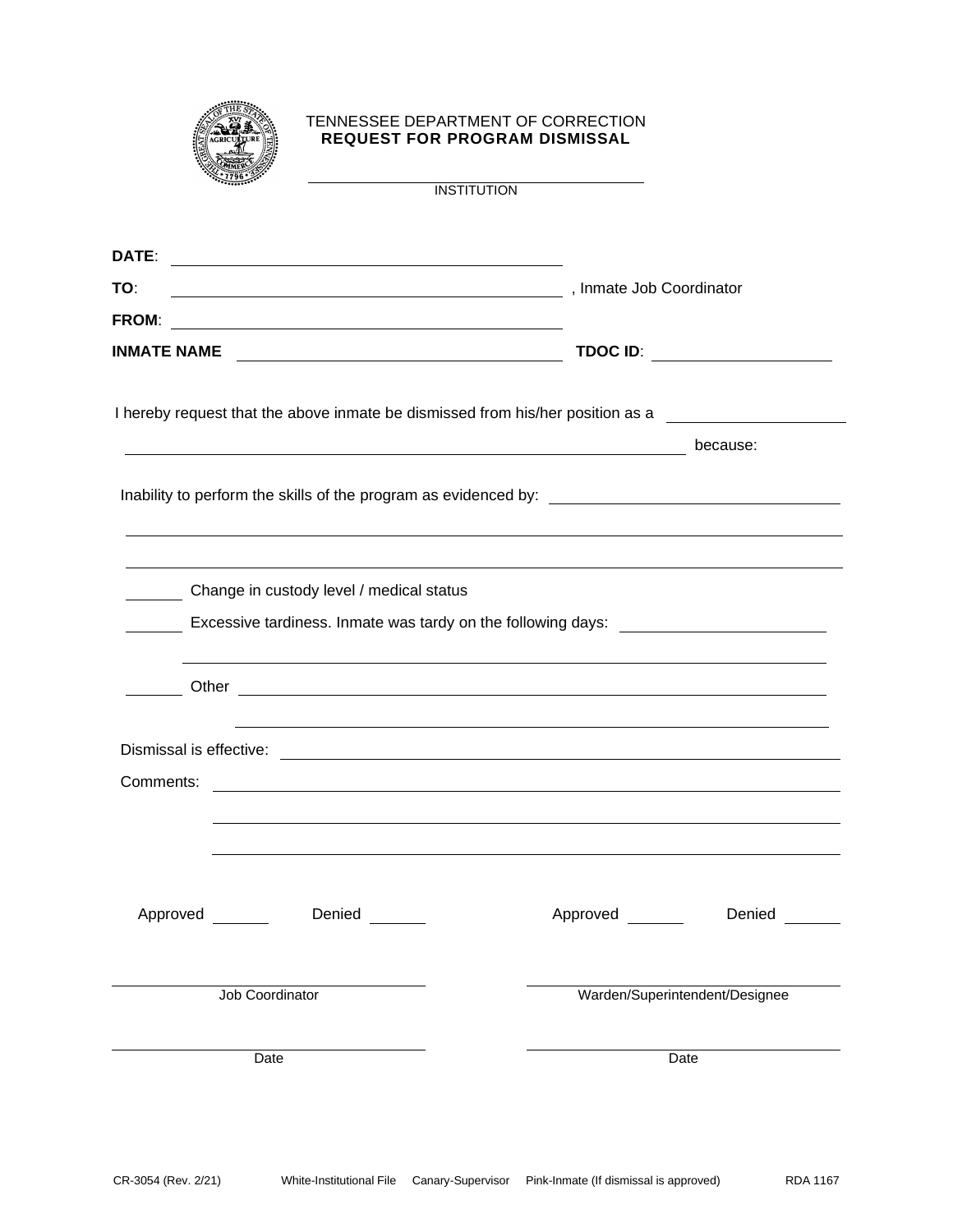|                                                                          | TENNESSEE DEPARTMENT OF CORRECTION                                                                                                                                                                                             |                                                                                                                                 |
|--------------------------------------------------------------------------|--------------------------------------------------------------------------------------------------------------------------------------------------------------------------------------------------------------------------------|---------------------------------------------------------------------------------------------------------------------------------|
|                                                                          | <b>INMATE JOB INTERVIEW</b>                                                                                                                                                                                                    |                                                                                                                                 |
|                                                                          | <b>INSTITUTION</b>                                                                                                                                                                                                             |                                                                                                                                 |
| TO:                                                                      |                                                                                                                                                                                                                                |                                                                                                                                 |
| FROM:                                                                    |                                                                                                                                                                                                                                |                                                                                                                                 |
| DATE:                                                                    |                                                                                                                                                                                                                                |                                                                                                                                 |
| <b>INMATE</b>                                                            | <u> 1980 - Johann Barn, mars ann an t-Amhain Aonaich an t-Aonaich an t-Aonaich ann an t-Aonaich ann an t-Aonaich</u>                                                                                                           | TDOC ID<br><u> 1989 - Jan Stein Stein Stein Stein Stein Stein Stein Stein Stein Stein Stein Stein Stein Stein Stein Stein S</u> |
|                                                                          |                                                                                                                                                                                                                                |                                                                                                                                 |
|                                                                          | Please interview this inmate and determine if he/she is qualified for this position and indicate below whether or not<br>he/she meets all requirements.                                                                        |                                                                                                                                 |
| TO:                                                                      | design and the control of the control of the control of the control of the control of the control of the control of the control of the control of the control of the control of the control of the control of the control of t |                                                                                                                                 |
| FROM:                                                                    |                                                                                                                                                                                                                                |                                                                                                                                 |
| DATE:                                                                    |                                                                                                                                                                                                                                |                                                                                                                                 |
|                                                                          |                                                                                                                                                                                                                                |                                                                                                                                 |
|                                                                          | Yes, this inmate meets all job requirements and is qualified.                                                                                                                                                                  |                                                                                                                                 |
| No, this inmate is not qualified. The reason he/she is not qualified is: |                                                                                                                                                                                                                                |                                                                                                                                 |
|                                                                          |                                                                                                                                                                                                                                |                                                                                                                                 |
|                                                                          |                                                                                                                                                                                                                                |                                                                                                                                 |
|                                                                          |                                                                                                                                                                                                                                |                                                                                                                                 |
|                                                                          |                                                                                                                                                                                                                                |                                                                                                                                 |
|                                                                          |                                                                                                                                                                                                                                |                                                                                                                                 |
|                                                                          |                                                                                                                                                                                                                                |                                                                                                                                 |
|                                                                          | The above justification has been entered in the inmate's Contact Notes using contact code "TEIN."                                                                                                                              |                                                                                                                                 |
|                                                                          |                                                                                                                                                                                                                                | Supervisor's Signature                                                                                                          |

PLEASE RETURN THIS FORM TO THE JOB COORDINATOR BY: \_\_\_\_\_\_\_\_\_\_\_\_\_\_\_\_\_\_\_\_\_\_\_\_\_\_\_\_\_